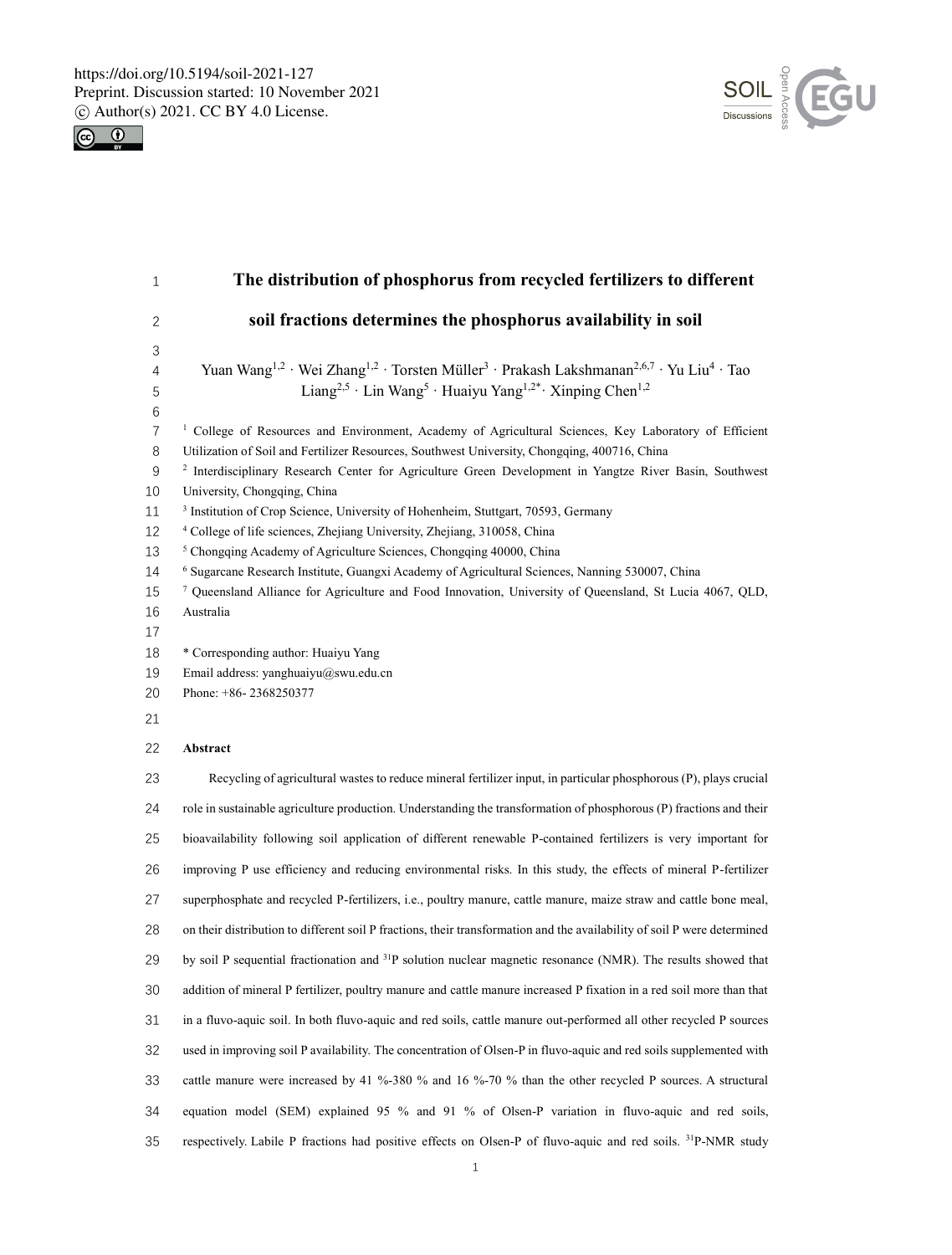



- showed that amount of orthophosphate was the main factor affecting the availability of P from different P sources.
- In summary, cattle manure was found to be a superior renewable source of P in improving bioavailable P in soil,
- and its use thus has considerable practical significance in P recycling.
- **Keywords:** phosphorus source; soil pH; P sequential fractionation; <sup>31</sup>P-NMR
- 

### **Introduction**

 Sufficient supply of plant available phosphorus (P) in soil is critical for optimal growth and high yields of crops (Haslam et al., 2019; Zhang et al., 2019). Application of P fertilizer is an important measure to supplement soil P in most agricultural regions. However, excessive application of P fertilizer is common (Withers, 2019; Campbell et al., 2017; Kalkhajeh et al., 2021) and it causes accumulation of P in soil and the attendant environmental and crop quality issues (Cui et al., 2021; Liu et al., 2016; Lucas et al., 2021). Recovering and recycling P in agricultural wastes such as manure, straw, animal bone meal, etc. could reduce P inputs globally (Qaswar et al., 2020; Guan et al., 2020; Ylivainio et al., 2008; Kaikake et al., 2009; Mortola et al., 2019). To this end, understanding the transformation of soil P fractions and its bioavailability following agricultural waste recycling is particularly important for improving crop P utilization, P fertilizer management and reducing environmental risks.

 A series of physico-chemical transformations (dissolution, precipitation, adsorption and desorption) occurs when P-containing recycled fertilizers are applied to the soil, which are regulated by soil pH, organic matter content and soil biology (Yuan et al., 2021; Lemming et al., 2020). The addition of mineral P (superphosphate, SSP) leads to an initial spike in P availability, followed by P adsorption and precipitation occurring over time, and culminating in decreased P availability in soil (Tiessen and Moir, 1993). Compared with mineral P, organic inputs are beneficial to the conversion of moderately labile inorganic P to available P (Chen et al., 2021). Organic fertilizers contain a variety of P compounds, including a large proportion of orthophosphate (Lin et al., 2015; Liang et al., 2017). It also affect soil P dynamics by changing its P adsorption capacity (Gatiboni et al., 2019; Barnett, 1994). The concentrations of labile and moderately labile P fractions in soil were significantly increased after applying organic fertilizer for four consecutive years (Negassa and Leinweber, 2009). Compared with mineral P, cattle manure application increases the content of moderately labile P, microbial biomass and microbial activity of soil, which facilitate the provision of plant available P for a longer period (Braos et al., 2020; Neufeld et al., 2017; Zhang et al., 2018). Also, soil application of organic fertilizer was found to increase the proportion of labile organic phosphate (Po) and inositol hexaphosphate (IHP), and decrease stable Ca-P content (Yan et al., 2018). Due to the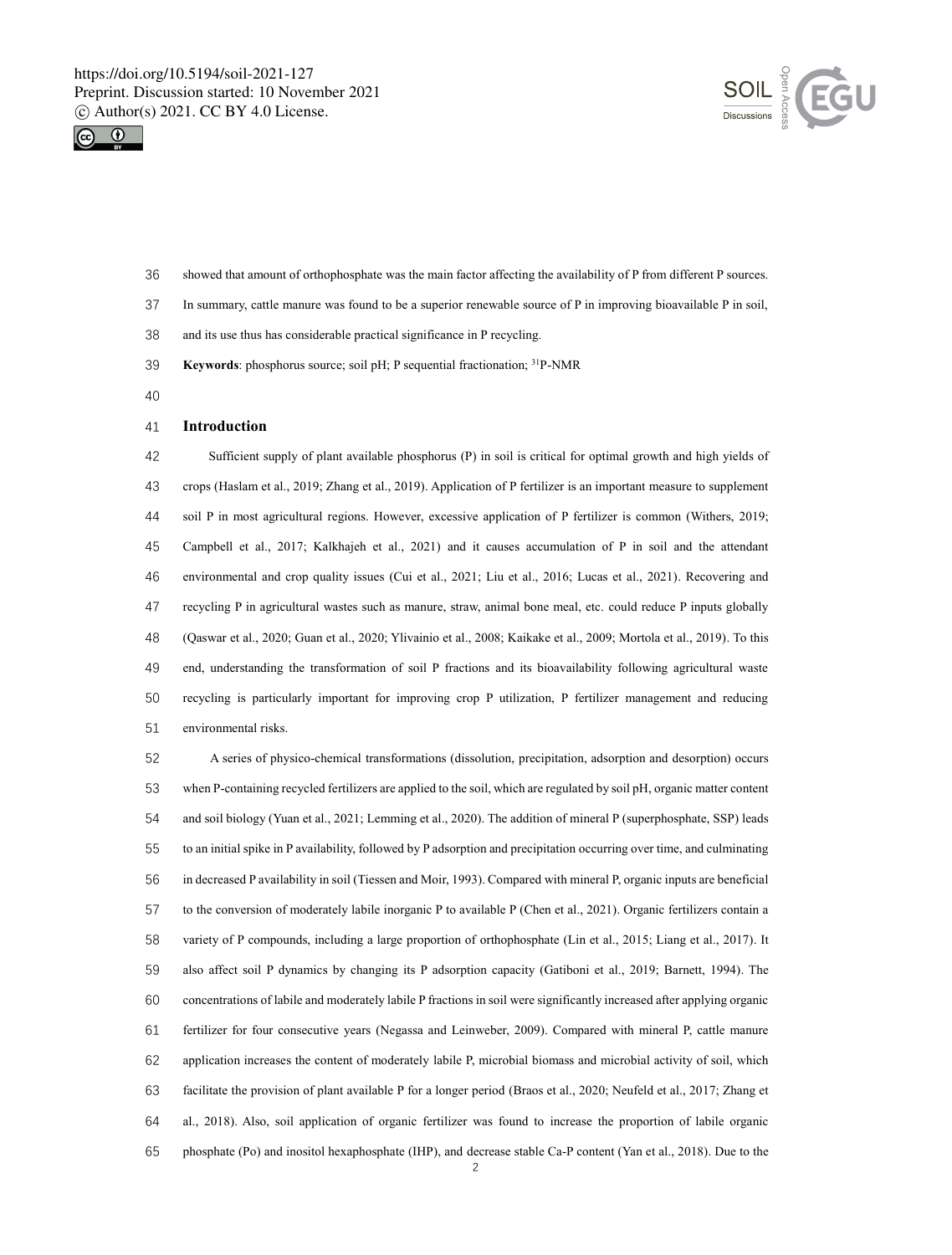



 compositional variation in animal feed and the characteristics of digestive system, different livestock manures are likely to have different effects on P distribution in soil (Garcia-Albacete et al., 2012; Freiberg et al., 2020). For instance, 87 % of P in cattle manure was water-soluble, while it was just 69% in poultry manure (Li et al., 2014; Pagliari and Laboski, 2013). The fractions of P from different P-containing fertilizers, and their effects on soil P availability are very complex. Thus, it is necessary to identify and quantify P fractions from different P sources and their distribution in soil P fraction to determine the potential bioavailability and the environmental impact of P from various sources.

 The relative contents of inorganic and organic P in soil is greatly influenced by soil type, land use and the type of organic amendment applied (Zhang et al., 2020; Borno et al., 2018; Pizzeghello et al., 2011). A comparative study of P fractions in a typical red soil (low pH) and a fluvo-aquic soil (slightly alkaline pH) will help reveal their transformation mechanism and relationship with edaphic condition. The improved Hedley fractionation divides soil P fractions into labile P, moderately labile P, sparingly labile P and non-labile P fractions (Negassa and Leinweber, 2009; Tiessen et al., 1984). This approach is widely used to study transformation of P fractions (Zhang et al., 2021). However, information on soil P transformation following organic fertilizer application remains limited. A previous study reported no change in soil organic P fractions following application of organic fertilizers for 62 consecutive years, while another study found an opposite trend of increased contents of soil organic and inorganic P fractions with long-term application of organic fertilizers (Annaheim et al., 2015; Lu et al., 2020).

 Although soil P sequential fractionation defines soil P fractions according to the solubility of P component in the extract, it provides only limited information on the biogeochemical processes and plant availability of P. Hence  $3^{1}P$  solution nuclear magnetic resonance (NMR) has been widely used to study soil P transformation, which affords 86 more opportunities for a better understanding of organic P species. For example, Wang et al. (2019) used <sup>31</sup>P-NMR to characterize the transformation of organic P compounds during the formation of organic soils in an alpine forest in Bavaria over 1500 years (Wang et al., 2019). And, it was also used to explore the source, translocation and transformation of P reservoir in agricultural soil, and to further understand the accumulation of residual P in soil (Joshi et al., 2018). The combination of the classical P sequential fractionation methodology and the advanced P speciation analysis methodology allows a more powerful approach to study P turnover in soil and related substances.

 Recycling P, nitrogen and other elements from organic waste is an important and necessary step for a green and sustainable agriculture and clean environment (Liu et al., 2020b; Almeida et al., 2019; Powers et al., 2019; Withers, 2019; Zaccheo et al., 1997). Fluvo-aquic and red soils are found extensively in agricultural lands of China.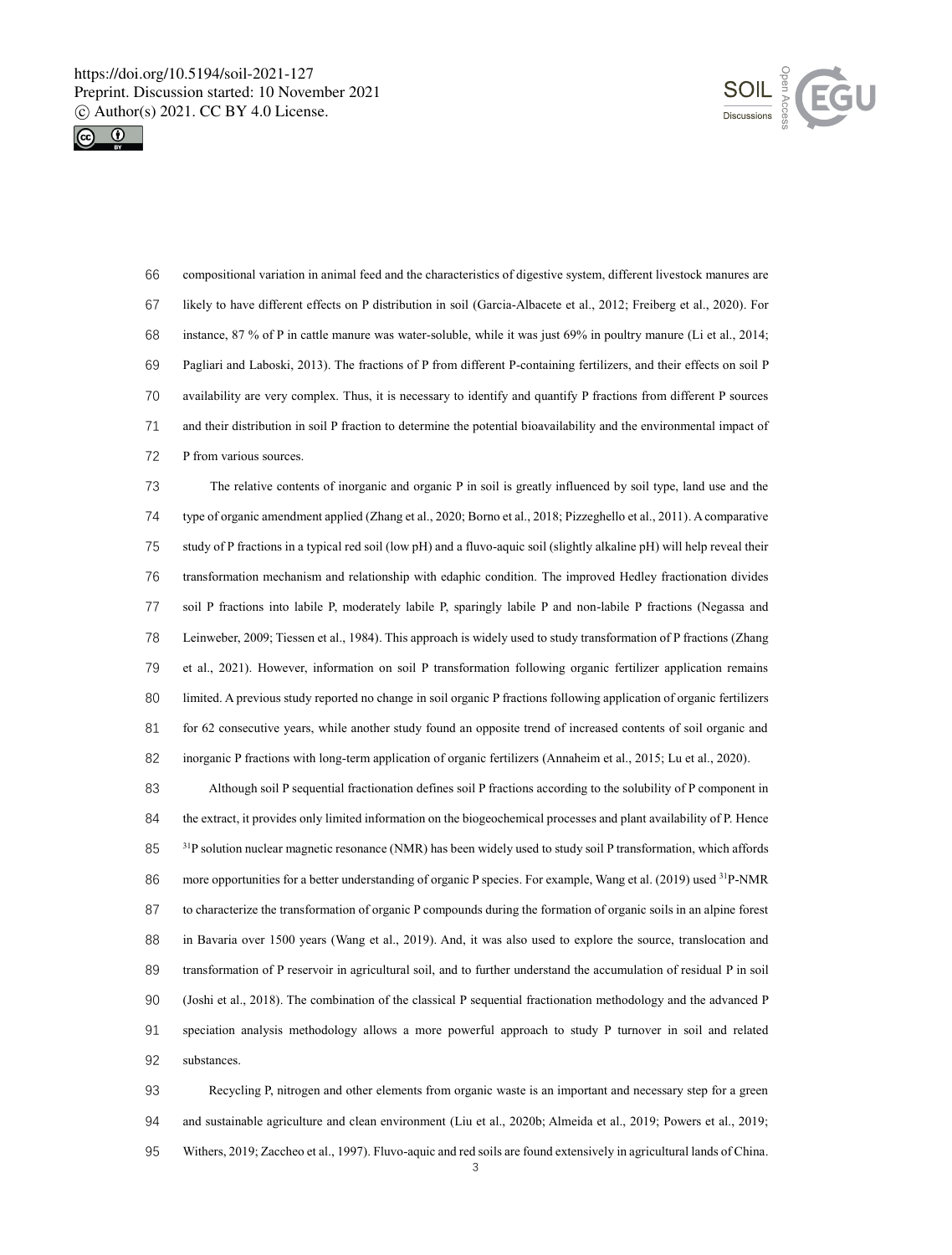



- Compared with fluvo-aquic soil, red soil readily adsorbs P and reduces its bioavailability, necessitating high P fertilizer use in agriculture. However, little is known about soil P dynamics in red soils from a fertilizer management perspective, especially in relation to organic fertilizer use. The research reported here is part of our effort to reduce mineral P fertilizer consumption by replacing it with manure, and to facilitate maximum recycling of P for food production and environmental sustainability. In this study we (1) evaluated the impact of applying different P fertilizers, including organic fertilizers, on soil P composition in fluvo-aquic and red soils, and (2) studied the relationship between various soil P fractions and available P concentration, and how it is affected by various types (mineral and organic) of P fertilizers.
- **2 Materials and methods**

#### **2.1 Experimental material and characteristics**

 The experiment was carried out in a plant growth chamber located in the Department of Plant Nutrition, College of Resources and Environment, Southwest University, Chongqing, China. Soil samples were collected from calcareous fluvo-aquic soil in Quzhou, Hebei Province and red soil in Shilin County, Yunnan Province in 109 June 2020. The fluvo-aquic soil properties were: 8.8 mg·kg<sup>-1</sup> Olsen-P, 914.7 mg·kg<sup>-1</sup> total P, pH 7.9 (water: soil 110 ratio 2.5: 1), 13.2 g·kg<sup>-1</sup> organic matter, 1.9 mg·kg<sup>-1</sup> NH<sub>4</sub><sup>+</sup>-N, 24.3 mg·kg<sup>-1</sup> NO<sub>3</sub><sup>-</sup>-N, and 26.1 mg·kg<sup>-1</sup> exchangeable 111 potassium. The properties of red soil were: 28.2 mg·kg<sup>-1</sup> Olsen-P, 1083.7 mg·kg<sup>-1</sup> total P, pH 5.7 (water: soil ratio 112 2.5: 1), 34.9 g·kg<sup>-1</sup> organic matter, 2.4 mg·kg<sup>-1</sup> NH<sub>4</sub><sup>+</sup>-N, 42.7 mg·kg<sup>-1</sup> NO<sub>3</sub><sup>-</sup>-N, and 78.2 mg·kg<sup>-1</sup> exchangeable potassium. Before the experiment, both soils were dried and sieved (2 mm), then re-moistened, and pre-incubated 114 in the dark at 25 °C for 7 d, with 30% WHC.

 Five P sources including single superphosphate, poultry manure, cattle manure, maize straw and cattle bone powder were used in the experiment. The total N-P-K contents of poultry manure, cattle manure, maize straw and 117 cattle bone powder were  $16-20-32$  g·kg<sup>-1</sup>,  $7-5-12$  g·kg<sup>-1</sup>,  $7-5-8$  g·kg<sup>-1</sup>,  $37-93-1$  g·kg<sup>-1</sup>, respectively.

#### **2.2 Experiment design**

 The experiment was set up with fluvo-aquic and red soils, each with five different P sources and a control. The treatments were mineral P (single superphosphate, SSP), poultry manure (PM), cattle manure (CM), maize straw (MS), cattle bone meal (CB) and without P (CK). The air-dried soil and different recycled organic fertilizers were sieved with 2 mm stainless steel sieve, and the soil was mixed with fertilizers to supply 120 mg total P per 123 kg soil. The total amount of N (Ca(NO3)<sub>2</sub>·4H<sub>2</sub>O) and K (KCl), 200 and 325 mg·kg<sup>-1</sup> of soil, respectively, was normalized for all treatments. The specific amount of fertilizer for each treatment is shown in Table 1. In all treatments, an experimental unit (a replicate) constitutes 100 g of soil enriched with an inorganic or organic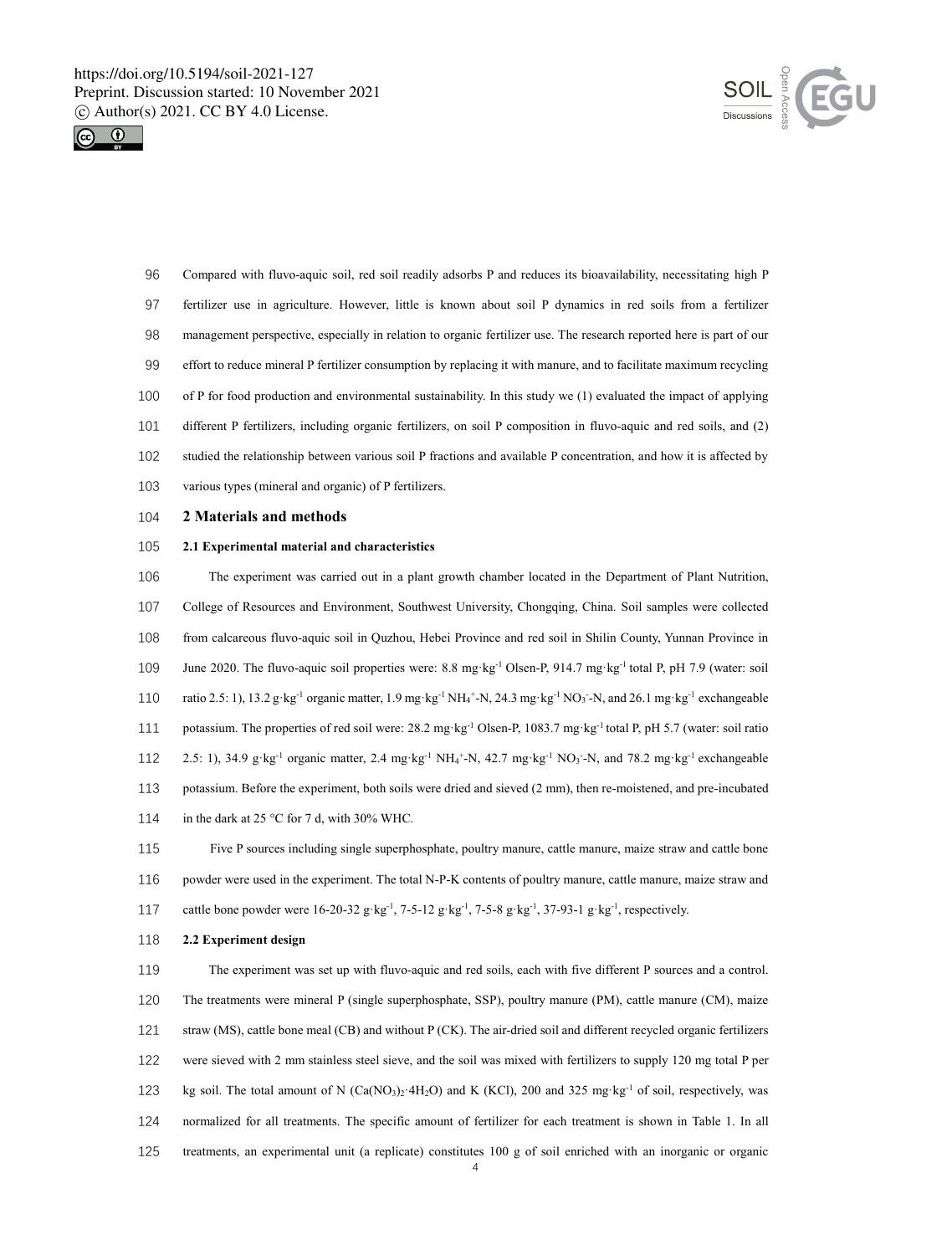



- 126 fertilizer, or with no P fertilizer for control, sampled into a 200 ml plastic bottle. All replicates were kept at 25℃ 127 in an incubator for 70 days. The soil moisture content (MC) was maintained at 30% throughout the experiment 128 by weighing. A total of 432 experimental units (2 soil types×6 treatments×36 repetitions) were used in this 129 experiment. Large number of replicates allowed destructive sampling on each sampling date. Soil samples were 130 taken for Olsen-P analysis at 0, 3, 7, 14, 21, 28, 35, 42 and 70 days after adding the fertilizer. We analyzed the P 131 fractions of day 70 soil samples.
- 132 **2.3 Sample analysis**
- 133 Olsen-P was determined by phosphomolybdate method using soil extract prepared with 0.5 mol·L<sup>-1</sup> NaHCO<sub>3</sub>, 134 pH 8.5 (180 RPM, 25°C) and 1:20 soil (W/V) (Olsen, 1954). After acid digestion with ammonium paramolybdate-135 vanadate reagent, total phosphorus was determined by colorimetry (Olsen and Sommers, 1982, Koenig and 136 Johnson, 1942). Soil total organic carbon content was determined following a wet oxidation method with  $K_2Cr_2O_7$ 137 and concentrated H2SO<sup>4</sup> (Schumacher, 2002). The sequential extraction procedure proposed by Tiessen and Moir 138 (1993) was used to obtain different soil P fractions: Resin-P, NaHCO3-P, NaOH-P, HCl-P and Residual P. Organic 139 P (Po) in different extracts (NaHCO3-P, NaOH-P, conc.HCl-P) was determined by ammonium persulfate digestion 140 method (Tiessen and Moir, 1993). Phosphorous content of extracts was quantified colorimetrically (Shen et al., 141 2011). The concentration of Po was calculated as the difference between total P and inorganic P. Fig. S1 shows the 142 detailed analysis process.
- 143 **Quantitation of soil P species variation by <sup>31</sup>P-NMR assay**

144 Po analysis was also performed by NaOH-EDTA extraction followed by <sup>31</sup>P-NMR analysis (Xu et al., 2012; 145 Li et al., 2015). For the <sup>31</sup> P-NMR analysis, soil samples at the end of 70-day incubation were ground into powder 146 and sieved through a 100-µm mesh. They were then extracted with a solution of 0.25 mol⋅L<sup>-1</sup> NaOH and 0.05 mol∙L −1 147 EDTA for 16 h at room temperature at a sediment and extract ratio of 1:10 (Shafqat et al., 2009; Li et al., 148 2017). Adjust the solution pH to 9.0±1.0, stable for 30 minutes, centrifuged at 12000 g (20 ℃) for 30 minutes. The 149 NaOH-EDTA solution was frozen and lyophilized for  ${}^{31}P$ -NMR analysis. This extract was then re-dissolved in 2 150 − mL of 1 mol⋅L<sup>-1</sup> NaOH solution for 2 h by vortex shaking, and the suspension centrifuged at 12,000 g (20 °C) for 151 30 min (Ding et al., 2010). An aliquot (940 μL) of the supernatant was transferred into 5-mm NMR tube, and added 152 with a deuterated aqueous solution of methylenebisphosphonic acid-P, P'-disodium salt (MDP, Epsilon Chimie, 153 Brest) as internal standard ( $\delta$  = 16.62 ppm), to reach a final 2.65 mM concentration. Three replicate pots for each 154 treatment were prepared for NMR analyses (Li et al., 2017).

155 Solution <sup>31</sup> P-NMR spectra were obtained using a Bruker 600-MHz spectrometer (Bruker, AVANCE III,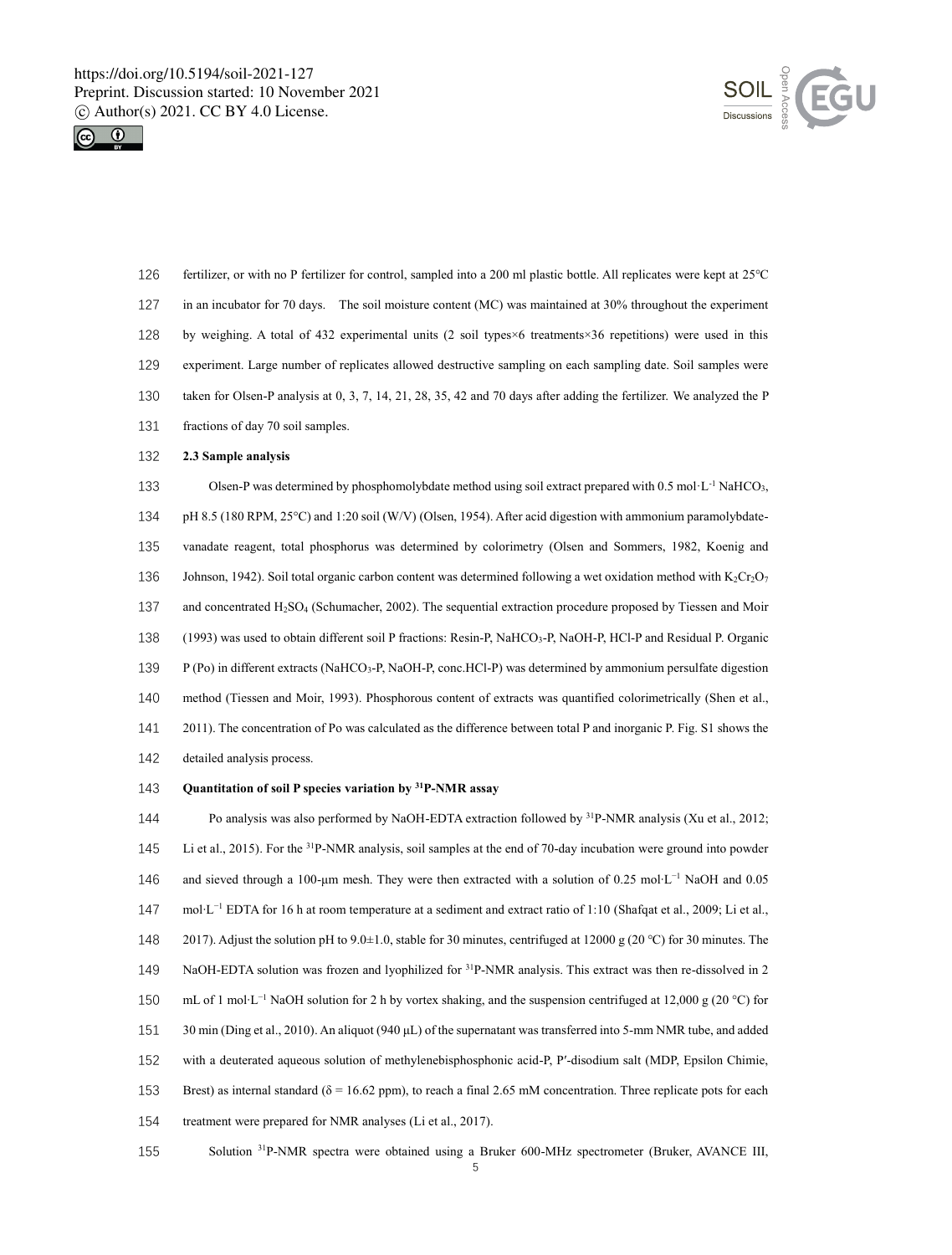



 Switzerland) operated at 242.93 MHz at a temperature of 25 °C. A power-gated decoupling pulse, a relaxation delay of 2s, an acquisition time of 0.67 s and 4000 scans was applied in the measurement. Chemical shifts were 158 recorded relative to an 85 % H<sub>3</sub>PO<sub>4</sub> standard ( $\delta$  = 0 ppm). All <sup>31</sup>P spectra were baseline corrected and processed by MestReC software (v. 4.9.9.9). Signal areas were calculated by integrating the individual peaks resulting from a deconvolution process. The MDP internal standard was contained in the solution used to dissolve samples for NMR analyses and served also to calibrate the frequency axis, standardize data and perform a quantitative assessment of P forms. Signals were assigned to P compounds based on data in the literature (Cade-Menun, 2005; 163 Turner, 2008; Cade-Menun and Liu, 2014; Mclaren et al., 2020; Hill and Cade-Menun, 2009). The solution <sup>31</sup>P NMR spectra of NaOH-EDTA extracts reflected the different P sources in Fig. S2.

### **2.4 Statistical analysis**

 NMR data were processed using the MestReNova package (V8.1.4 Mestrelab Research, Spain). All experimental data were analyzed by one-way analysis of variance (ANOVAs) with SPSS 13.0 (SPSS Inc., Chicago, IL, USA) software. When ANOVAs were significant, treatment means for independent variables were compared using Fisher's LSD Tests. All significance levels were set to *P* <0.05. The structural equation model (SEM) was used to identify the potential driving factors of transformation of different P fractions following different fertilizer application in the two experimental soils using IBM SPSS AMOS 22.0 (IBM Corporation 2013). Root-mean 172 square-error of approximation (RMSEA) (<0.08), chi-square  $(\chi^2)(\chi^2/df < 2)$ , and the *P* value of  $\chi^2$  (P > 0.05) were used to evaluate the model fitting.

#### **3 Results**

#### **3.1 Cattle manure was far superior than other common organic sources to increase soil Olsen-P**

 In both soils, the Olsen-P fluctuated with incubation time (Fig. 1). Based on the effect size, treatments could be grouped into (1) those that strongly improved Olsen-P and (2) those slightly or not improved Olsen-P, following soil enrichment with different P sources. The highest concentration of Olsen-P was found in SSP treatment (Fig. 1). During 0-70 days of incubation, the Olsen-P concentration of SSP, PM and CM enriched fluvo-aquic soil has increased by 538 %, 236 % and 374 % compared with CK in average, respectively. In SSP, PM, and CM enriched red soil, the Olsen-P concentration was increased by 80 %, 41 % and 63 % compared with CK in average during 0-70 days of incubation, respectively. Among the organic P sources used, cattle manure outperformed other sources in improving soil Olsen-P. In both fluvo-aquic and red soil, the Olsen-P content of soil supplemented with cattle 184 manure was increased respectively by 41 % to 380 % (p<0.05) and 16 % to 70 % (p<0.05) compared with all other recycled P sources used in this study in average. In the fluvo-aquic soil, the concentration of Olsen-P in MS and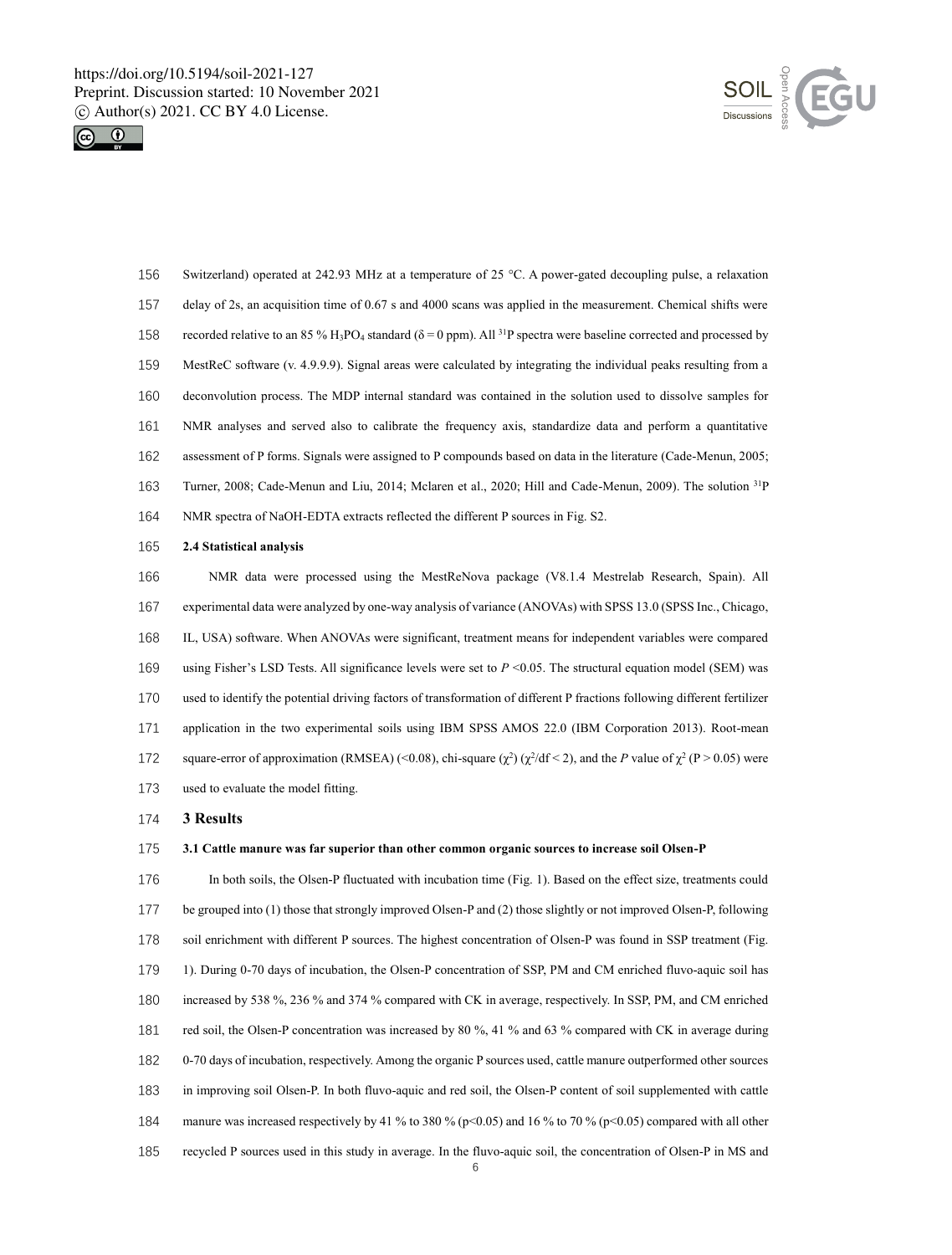



 CB was not significantly different from CK. However, in red soil, Olsen-P concentration in CB significantly increased by 11.67 % (p<0.05) compared with CK during the 70-day incubation. In the fluvo-aquic soil, Olsen P decreased significantly between day 28 and day 70 after application of superphosphate, while Olsen-P in soils amended with the recycled fertilizers remained stable.

#### **3.2 All recycled P sources increased moderately labile and sparingly labile soil P fractionations**

 Amendment of fluvo-aquic and red soils with different P sources significantly altered different soil P fractions and increased the total soil P content (Table 2, Fig. 2). In both soil types moderately labile and sparingly labile P fractions accounted for bulk of the P content; however, their relative contribution varied greatly (Fig. 2). In fluvo- aquic soil, moderately labile P was the dominant fraction accounting for 61-67 % of the total P, and the proportion of labile-P, sparingly labile-P and non-labile P was 7 % to 16 %, 15 % to 24 % and 7 % to 8 % of total P, respectively (Fig. 2a). In contrast, in red soil, moderately labile P and sparingly labile P were present in more or less equal proportion, accounting for 32-39 % and 35-45 % of the total soil P, respectively and the labile-P and non-labile P accounted for 16-22 % and 6-7 % of total P, respectively (Fig. 2b).

 In fluvo-aquic soil enriched with SSP, PM, CM and CB, the labile P fraction (Resin-P, NaHCO3-Pi and NaHCO3-Po), was increased by 146.07 %, 94.26 %, 141.24 % and 27.79 % compared with CK, respectively (Table 1). Similarly, in red soil, SSP, PM and CM addition increased labile P by 50.66 %, 38.08 %, 57.93 % and 17.48 % compared with CK, respectively. These results also indicate that among different organic amendments only cattle manure could increase labile soil P fraction similar to that observed with mineral P fertilizer application. Adding different P sources has increased the moderately labile P content in the soil, including NaOH-Pi, NaOH-Po and dil.HCl-P. In fluvo-aquic soils, the moderately labile P fractions of SSP, PM, CM, MS and CB supplemented soils were significantly increased by 2.3 %, 5.5 %, 6.8 %, 1.3 % and 3.5 % compared with CK, respectively. The addition of SSP, PM and MS, but not other sources, in the red soil had a significantly improvement in moderately labile P fraction, by about 7.6 %, 10.5 % and 13.3 % compared with CK, respectively, after 70-day incubation. In fluvo- aquic soil, both MS and CB significantly increased the concentration of soil sparingly labile fraction (conc.HCl- Pi + conc.HCl-Po). The content of sparingly labile P in MS and CB enriched soil was 24.5 % and 44.5 % higher than that in CK, respectively. In red soil supplemented with CM, MS and CB, the concentrations of soil sparingly labile P in treatments were significantly increased by 7.7 %, 8.4 % and 26.5 % compared with CK, respectively. In both soils supplemented with SSP, PM and CM, the labile P and the moderately labile P fractions mostly accounted for the increase in Pt content (Fig. 3). In contrast, the increase in Pt in soils enriched with MS and CB

mainly came from the moderately stable P and the inert P fractions. In the two soils, adding SSP, PM and CM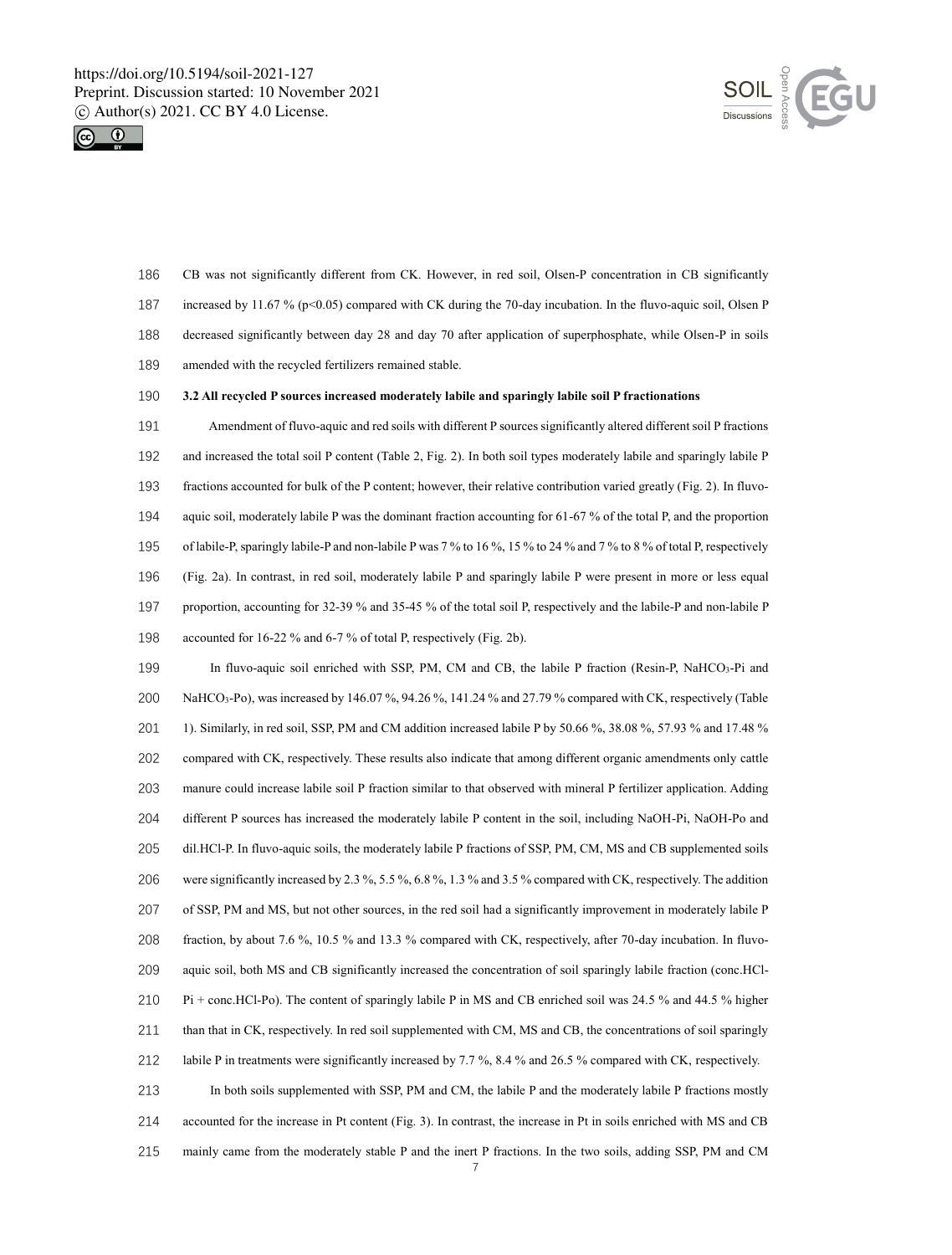



216 significantly increased soil Resin-P and NaHCO<sub>3</sub>-Pi concentrations.

#### **3.3 Changes in soil organic P species in response to different recycled P sources**

218 The  $31P-NMR$  spectra recorded peaks in the Po and Pi regions, including monoester P, inorganic orthophosphate, inositol hexakisphosphate, glucose-1-phosphate, DNA P, diester P and Polyphosphates (Fig. 4a, b). In both soils, inorganic orthophosphate was the dominant P species in NaOH-EDTA extracts. In fluvo-aquic 221 soil, the concentration of inorganic orthophosphate ranged from 38 mg·kg<sup>-1</sup> to 110 mg·kg<sup>-1</sup> and the peak value of SSP was the highest, followed by CM. In red soil, the concentration of inorganic orthophosphate ranged from 133 223 mg·kg<sup>-1</sup> to 367 mg·kg<sup>-1</sup> and the peak value of CM was the highest, followed by SSP, which was consistent with the soil Olsen-P content and soil active P concentration (Fig. 1 and Table 2). Although the detected signal was weak, compared with SSP, more monoester P and inositol hexakisphosphate signal were detected in PM and CM supplemented both soils (Fig. 4a, b). And more inositol hexakisphosphate was detected of PM supplemented both soils. Compared with fluvo-aquic soil, more inorganic and organic P forms were detected in red soil.

**3.4 Structural equation modeling (SEM) revealed contrasting effects of soil pH and total organic carbon** 

#### **(TOC) on P fraction transformation in fluvo-aquic and red soils enriched with different P sources**

 The relationship of different attributes of P sources on its transformation to various P fractions in fluvo-aquic (Fig. 5a) and red soils (Fig. 5b) were further studied by SEM. SEM explained 95 % and 91 % of Olsen-P variation in fluvo-aquic soil and red soil, respectively. In general, the labile P fractions and the moderately labile P fractions had positive effects on soil Olsen-P of the fluvo-aquic soil and the red soil, while a negative effect was evident with non-labile P fraction.

 TOC and pH had different effects on various P fractions in both fluvo-aquic and red soils (Fig. 5). The soil pH turned out to be a major driver of P transformation. For instance, in the fluvo-aquic soil, pH had a positive effect on labile P fraction and moderately labile P fractions, negative effect on sparingly labile P fraction and non-labile P fraction. In the red soil, however, pH positively influenced both the labile and non-labile P fraction, while it impacted the moderately labile and sparingly labile P fractions negatively.

 In the fluvo-aquic soil, TOC had a negative effect on the labile P fraction and moderate labile P fraction, but positively influenced the sparingly labile P and non-labile P fractions. In the red soil, TOC had a negative effect on labile P and non-labile P fractions, while it positively affected moderately labile P and sparingly labile P fractions.

**Discussion**

**Large variability for soil P availability in fluvo-aquic and red soil supplemented with different P sources**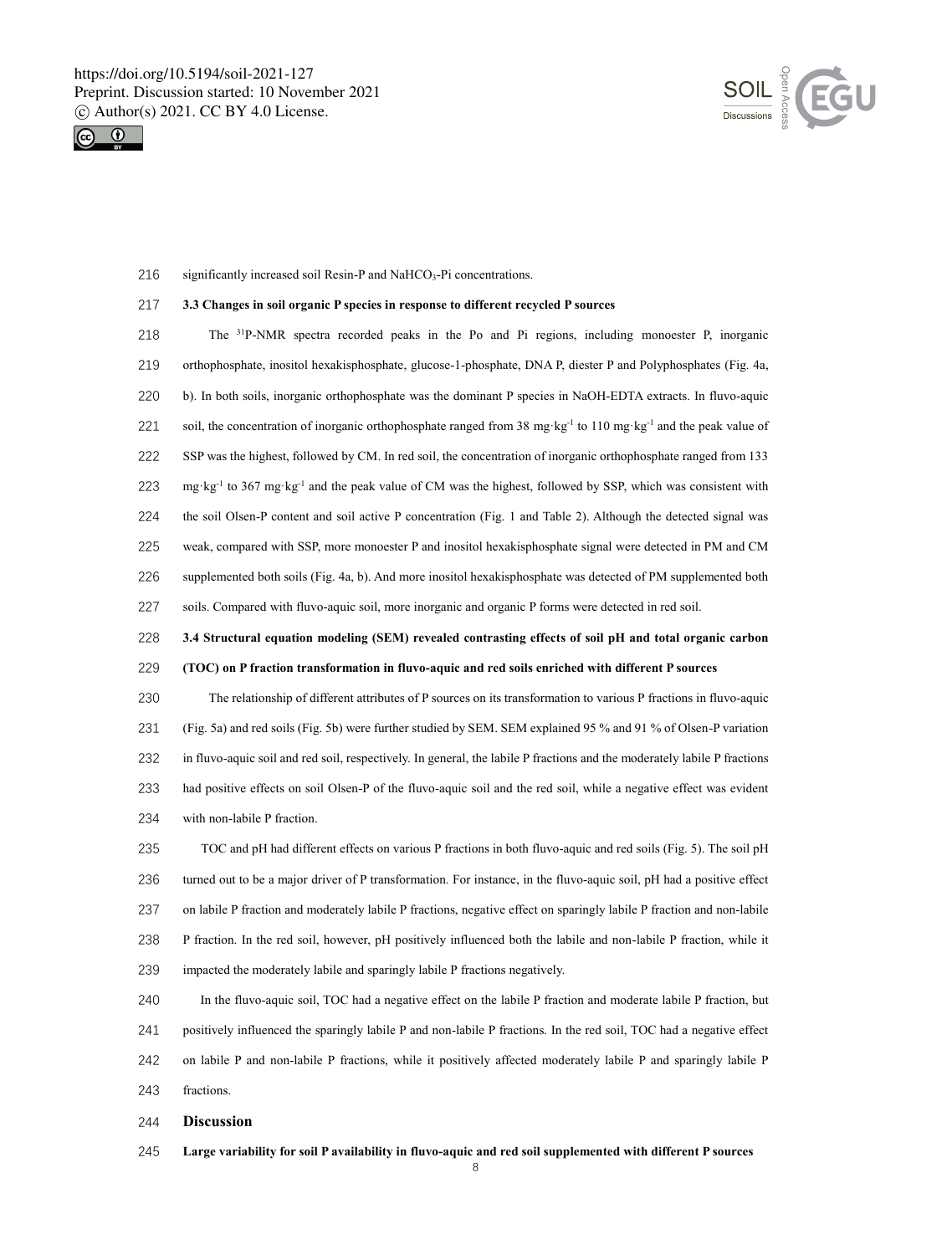



 In this study, we selected Olsen P as well as the labile and moderately labile fractions of the sequential soil extraction as indicators of bio-available P level in soil. The effects of different P sources on soil P availability decreased in the following order: SSP>CM>PM>CB≥MS (Fig. 1). Mineral P, used here as superphosphate, can be readily dissolved in the soil solution and immediately transformed with less labile soil P fractions or get absorbed by plant roots. In contrast, Po present in manure needs to be mineralized first before entering into the soil solution gradually. It then transforms into less labile P fractions and utilized by crop plants. Therefore, the P availability of both soils amended with superphosphate was higher than that of soil with the recycled fertilizers (Braos et al., 2020).

 The results demonstrate that cattle manure had innate advantages over other commonly used renewable P sources in increasing soil P availability. In fluvo-aquic soil, the P availability of soil with mineral P-fertilizer decreased significantly at the end of 70 days' incubation, while the available P in the soil with recycled P sources remained flat (Fig. 1). Previous studies have shown that the level of soil available P remains stable following cattle manure application (Mkhonza et al., 2020), but was found decreased when mineral P fertiliser was used (Braos et al., 2020). Some studies suggest that long-term straw retention in the soil improves the content of soil available P (Li et al., 2019; Cao et al., 2021). However, in our study, incorporation of maize straw in the soil did not improve soil P availability in both soils. In long term field studies, the addition of organic matter rather than straw influenced the soil P availability (Huang et al., 2021; Sales et al., 2017). The type of straw and its processing before incorporating into soil may affect its soil enrichment capacity. Thus, future research should consider the management method of straw returning to the field to promote its in situ decomposition and nutrient release to improve soil available P.

 The extent of soil P fraction variation following the application of organic amendments depends to a great extent on the soil type and soil texture (Braos et al., 2020). Compared with fluvo-aquic soil, the P fixation has increased in the red soil with superphosphate, poultry manure and cattle manure amendments (Fig. 1). A comparison of humic acid-treated soils showed higher Olsen-P concentration in the brown and drab soil than that in red soil (Yang. et al., 2013). This is similar to what we observed in our study, indicating an important role for humic acid on P availability. Further, adding bone meal in the red soil improved soil P availability, but not in the fluvo-aquic soil. This is because P mainly exists in the form of apatite in bone meal, and the release of P from 273 apatite requires H<sup>+</sup> (Ylivainio et al., 2008; Jeng and Vagstad, 2009). This suggests that the application of bone meal in red soil will be more valuable. Bone meal is a very important source of available P for crops (Alotaibi et al., 2013; Jeng and Vagstad, 2009), and thus developing methods to recycle P from bone meal will have a remarkable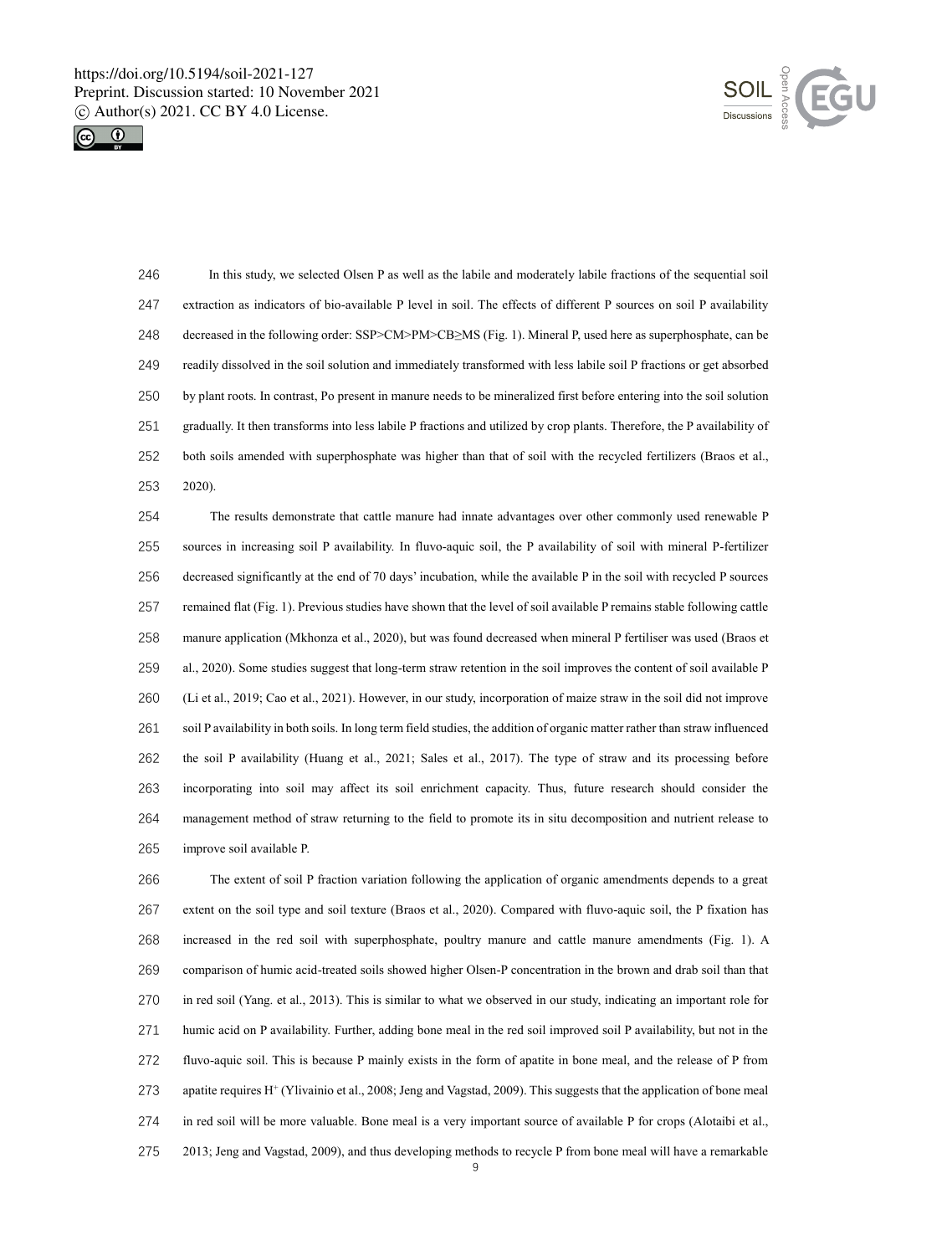



impact on alleviating P shortage in the future.

## **Characterization of soil P fractions of fluvo-aquic and red soils indicated that cattle manure is a superior**

**soil amendment than other common P sources**

 Soil P fraction analysis found rapid integration of most of the mineral P into the labile P fraction (Resin-P, 280 NaHCO<sub>3</sub>-Pi and NaHCO<sub>3</sub>-Po) (Table 2). Only a small amount of P was converted into moderately labile P fractions (NaOH-Pi, NaOH-Po and dil. HCl-P). In the short term, there was no significant effect on the sparingly labile P (conc. HCl-Pi and conc. HCl-Po) and the residual P fraction (Residual P). However, the concentrations of moderately labile P and sparingly labile P increased in soil with the recycled fertilizers. Correlation analysis showed that there was a significant positive correlation between soil P availability and soil labile P fraction (Fig. S4), and this was further corroborated by the Structural Equation Model analysis (Fig. 5). Soil Resin-P and NaHCO3-Pi fractions were the most effective forms of P for plant absorption (Negassa and Leinweber, 2010). The provision of P to soil labile P fraction differs among different P sources studied and that became the main reason for the variation in soil available P content in both soils studied. And cattle manure has a significant advantage in improving the availability of soil P over poultry manure, maize straw and cattle bone meal. The percentage of inositol phosphate to total P is about 8 % in cattle manure (Mcdowell et al., 2008; Barnett, 1994), but it is as high as 80 % in poultry manure (Leytem et al., 2008; Yan et al., 2018). Inositol phosphate may complex divalent and trivalent metal elements such as calcium, magnesium, zinc and iron to form extremely insoluble compounds, which can reduce the availability of P (Menezes-Blackburn et al., 2013). This may be an important factor explaining the higher availability of P in cattle manure-enriched soil than that with poultry manure. In contrast, the other organic amendments, the maize straw and cattle bone meal, are difficult to decompose to increase soil nutrients, including available P, in a short period; hence, the relatively low level of soil labile P fraction in their P fractions. Therefore, adding maize straw and cattle bone meal to fluvo-aquic soil will have no significant beneficial effect on soil P availability for some time.

299 Compared with fluvo-aquic soil, the amount of NaHCO<sub>3</sub>-Po and NaOH-Pi in red soil supplemented with superphosphate and poultry manure increased, while that of Resin-P decreased (Fig. 3). P adsorption is mainly controlled by iron (Fe) and aluminum (Al) hydroxides and clay minerals in acid soils (Gerard and Frederic, 2016; 302 Jiang et al., 2012; Gérard, 2016). In neutral and fluvo-aquic soils, the influence of CaCO<sub>3</sub> and the precipitation of Ca-phosphates is more important (Pizzeghello et al., 2011). The Fe and Al ions and hydroxides in red soil increase the sorption and decrease the decomposition of organic P, thereby inhibiting the conversion of moderately labile P to labile P fraction (Fan et al., 2019). Therefore, P is more easily adsorbed and fixed by amorphous Fe and Al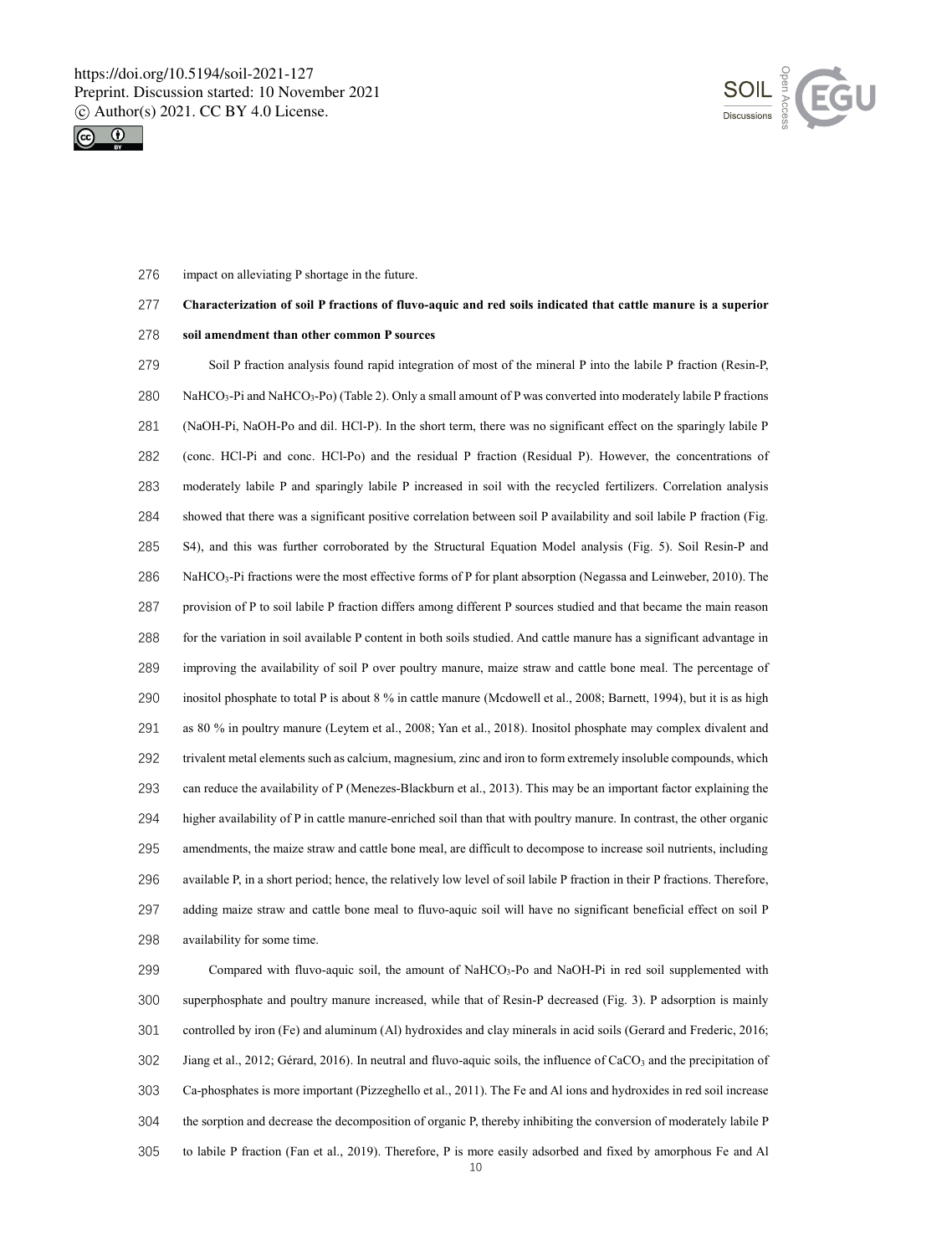



 hydroxides in red soil. As a consequence, the accumulation of P in moderately labile P fractions in red soil is higher than that in fluvo-aquic soil, which reduces the availability of P in soil. The change of soil pH caused by fertilization will affect the adsorption and desorption of P in soil. In acidic soils, the increase of pH value and the decrease of extractable aluminum compounds will reduce the adsorption capacity of soil for P (Lopez-Hernandez and Burnham, 1974; Xavier et al., 2009). On the contrary, in fluvo-aquic soil, the precipitation of Ca-phosphates may increase with increasing pH (Adams and Odom, 1985; Gupta et al., 1990). The structural equation model showed that the increase of pH had a significant positive effect on the labile P fraction in red soil, while it has no significant effect on the labile P fraction in fluvo-aquic soil (Fig. 5). In our study, the increment of soil Resin-P concentration in red soil after addition of superphosphate was significantly lower than that in fluvo-aquic soil, but there was no significant difference in the increase of soil Resin-P concentration in two soils with cattle manure (Fig.3). This may be due to the increase in soil pH and the decrease of P adsorption in the red soil following the addition of cattle manure, and the consequent improvement in soil P availability.

#### **<sup>31</sup> P-NMR analysis of fluvo-aquic and red soil with different P sources**

 In this study, a large proportion of orthophosphate was found in soils with large amounts of phosphate mineral fertilizer, which is consistent with other previous reports (Li and Marschner, 2019; Appelhans et al., 2020; Li et al., 2020; Liu et al., 2020a). In addition, orthophosphate in SSP-applied soil was significantly higher than in soil applied with recycled P containing fertilizers (Fig. 4), which was consistent with the soil P availability, indicating that orthophosphate was the main driving factor affecting the P availability of different P sources. The addition of poultry manure and cattle manure significantly increased the concentration of monoester P and inositol hexakisphosphate in both soils. Similarly, the addition of cattle manure and poultry manure increased the content of soil phosphate monoester significantly, but poultry manure had a larger effect than that of cattle manure (Yan et al., 2018; Shafqat et al., 2009). However, the mineralization processes of different organic P components in soil and their mechanism are still unclear. In this regard, studying the microbial processes of P transformation and their regulation in fluvo-aquic and red soils enriched with different P sources would provide considerable insights on developing different P management options for these soil types.

 Environmental pollution and resource constraints are global challenges and they also impact P use efficiency and to improve P use efficiency (Chowdhury et al., 2017). The low P use efficiency in agricultural production system damages ecosystems beyond the acceptable limit and threatens the future food security (Withers, 2019). Optimizing P input, reducing P loss and recovering P from biological resources are effective measures to increase the utilization efficiency of P fertilizer (Chadwick et al., 2015). The results of this study indicate that animal manure,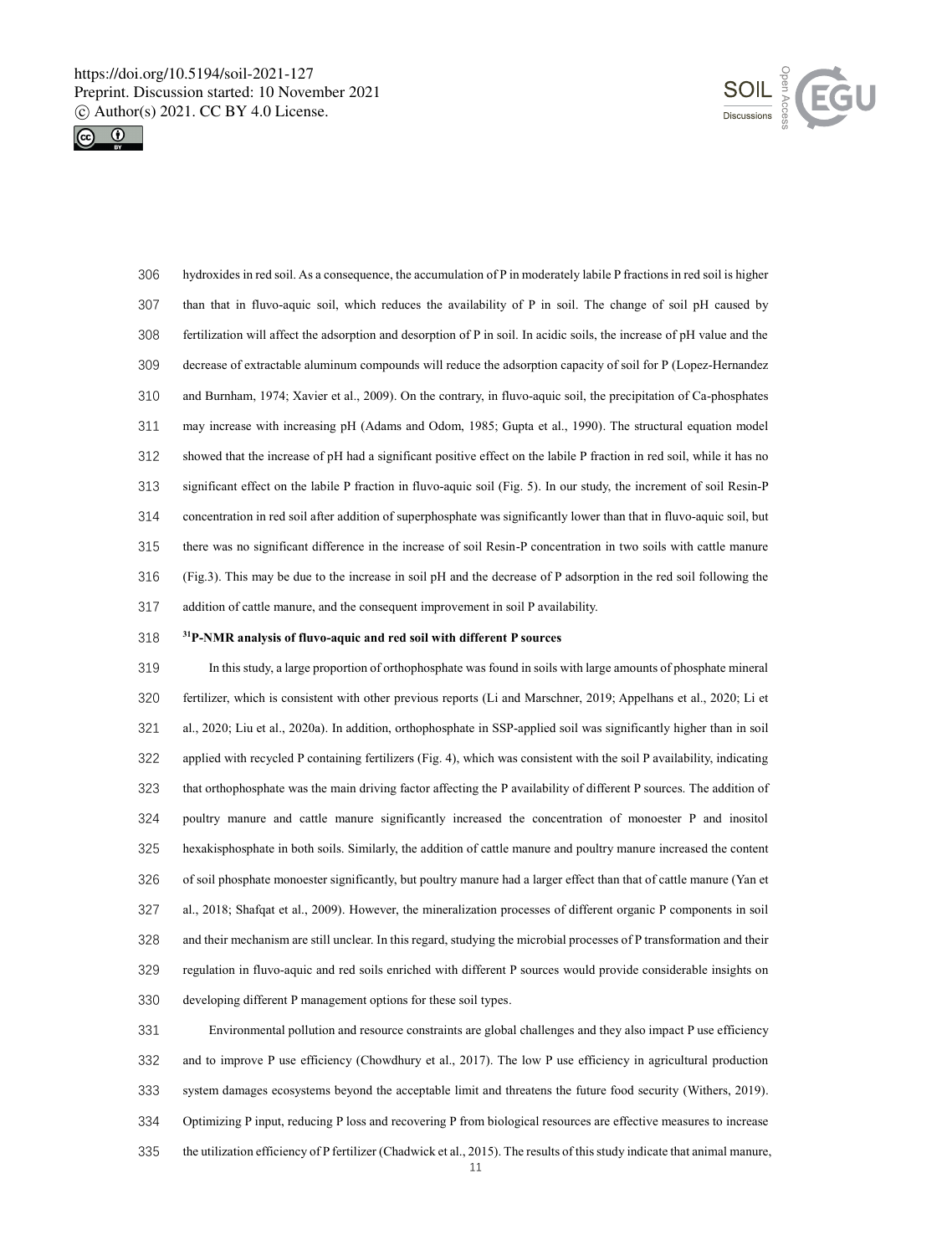



- especially cattle manure, will be a superior renewable P source with increased bioavailability and is expected to
- play an important role in managing the limitation of P resources in agriculture.
- **Conclusion**
- The current study demonstrated that different P sources had different effects on soil P availability. They distributed P differently among different P fractions. Compared with other recycled phosphate fertilizers, cattle manure was found to be a superior source for improving soil P availability in fluvo-aquic and red soils. Olsen-P in soil supplemented with cattle manure was increased by 41.16 %-379.71 % in fluvo-aquic soil and 16.12 %-70.06 % in red soil compared with those received other recycled P-contained fertilizers. The SEM analysis showed that the 344 soil Olsen-P content was mainly affected by the labile P fraction.  $31P-NMR$  study showed that amount of orthophosphate was the main factor affecting the availability of P from different P sources. In addition, soil pH and organic matter content have contrasting effect on soil P transformation process. Better understanding of P use efficiency of different recycled P sources and their impact on yield and environmental impact under crop production conditions should be the next logical step.
- 

#### **Author contribution**

 Conceptualization: Yuan Wang, Wei Zhang, Torsten Müller, Huaiyu Yang and Xinping Chen; Investigation: Yuan 352 Wang; Writing - Original Draft: Yuan Wang; Visualization: Yuan Wang; <sup>31</sup>P-NMR measurements: Yu Liu; Formal analysis: Yuan Wang and Wei Zhang; Writing - Review & Editing: Yuan Wang, Wei Zhang, Torsten Müller, Prakash Lakshmanan, Tao Liang, Lin Wang, Huaiyu Yang and Xinping Chen; Funding acquisition: Wei Zhang, Torsten Müller, Huaiyu Yang and Xinping Chen. All authors read and revised the manuscript.

 **Funding** This work was supported by the National Natural Science Foundation of China (No. 32002139), Scientific Research Startup Foundation of Southwest University (SWU019012), the Deutsche Forschungsgemeinschaft (DFG)-328017493/GRK 2366 (Sino-German IRTG AMAIZE-P), the Programme of Introducing Talents of Discipline to Universities (B20053), the National Maize Production System in China (CARS-02-15), and Changjiang Scholarship, Ministry of Education, China.

 **Acknowledgments** The author would like to thank Mr. Guo Shuiquan and Mr. Liu Yongliang for their support and help with soil collection.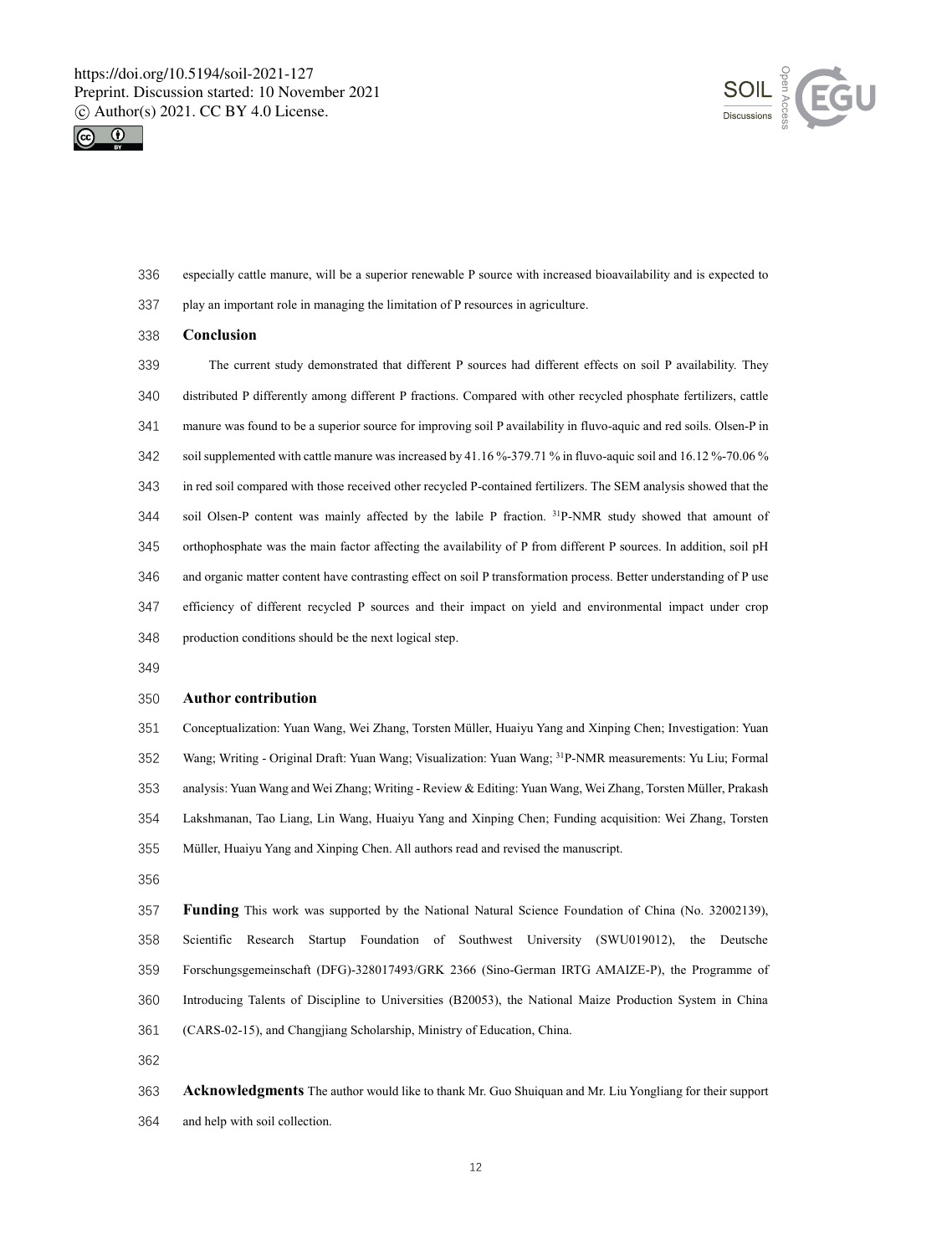



#### **References**

- Adams, J. F. and Odom, J. W.: Effects of pH and phosphorus rates on soil-solution phosphorus and phosphorus availability, Soil Science, 140, 202-205, 1985.
- Almeida, R. F., Queiroz, I., Mikhael, J., Oliveira, R. C., and Borges, E. N.: Enriched animal manure as a source of
- phosphorus in sustainable agriculture, International Journal of Recycling of Organic Waste in Agriculture, 8, 203- 210, 10.1007/s40093-019-00291-x, 2019.
- Alotaibi, K. D., Schoenau, J. J., and Fonstad, T.: Possible utilization of ash from meat and bone meal and dried
- distillers grains gasification as a phosphorus fertilizer: crop growth response and changes in soil chemical
- properties, Journal of Soils and Sediments, 13, 1024-1031, 10.1007/s11368-013-0678-2, 2013.
- Annaheim, K. E., Doolette, A. L., Smernik, R. J., Mayer, J., Oberson, A., Frossard, E., and Bünemann, E. K.:
- Long-term addition of organic fertilizers has little effect on soil organic phosphorus as characterized by 31P NMR
- spectroscopy and enzyme additions, Geoderma, 257-258, 67-77, 10.1016/j.geoderma.2015.01.014, 2015.
- Appelhans, S. C., Barbagelata, P. A., Melchiori, R. J. M., Gutierrez Boem, F., and Aitkenhead, M.: Assessing soil

 P fractions changes with long‐term phosphorus fertilization related to crop yield of soybean and maize, Soil Use and Management, 36, 524-535, 10.1111/sum.12581, 2020.

- Barnett, G. M.: Phosphorus forms in animal manure, Bioresource Technology, 49, 139-147, 10.1016/0960- 8524(94)90077-9, 1994.
- Borno, M. L., Muller-Stover, D. S., and Liu, F. L.: Contrasting effects of biochar on phosphorus dynamics and bioavailability in different soil types, Science of the Total Environment, 627, 963-974, 10.1016/j.scitotenv.2018.01.283, 2018.
- Braos, L. B., Bettiol, A. C. T., Di Santo, L. G., Ferreira, M. E., and Cruz, M. C. P.: Dynamics of phosphorus fractions in soils treated with dairy manure, Soil Research, 58, 289-298, 10.1071/Sr18325, 2020.
- Cade-Menun, B. and Liu, C. W.: Solution Phosphorus-31 Nuclear Magnetic Resonance spectroscopy of soils from
- 2005 to 2013: A review of sample preparation and experimental parameters, Soil Science Society of America Journal, 78, 19-37, 10.2136/sssaj2013.05.0187dgs 2014.
- Cade-Menun, B. J.: Characterizing phosphorus in environmental and agricultural samples by 31P nuclear magnetic resonance spectroscopy, Talanta, 66, 359-371, 10.1016/j.talanta.2004.12.024, 2005.
- Campbell, B. M., Beare, D. J., Bennett, E. M., Hall-Spencer, J. M., Ingram, J. S. I., Jaramillo, F., Ortiz, R.,
- Ramankutty, N., Sayer, J. A., and Shindell, D.: Agriculture production as a major driver of the Earth system exceeding planetary boundaries, Ecology and Society, 22, 8, 10.5751/es-09595-220408, 2017.
- Cao, D., Lan, Y., Sun, Q., Yang, X., Chen, W., Meng, J., Wang, D., and Li, N.: Maize straw and its biochar affect
- phosphorus distribution in soil aggregates and are beneficial for improving phosphorus availability along the soil
- profile, European Journal of Soil Science, 1-15, 10.1111/ejss.13095, 2021.
- Chadwick, D., Jia, W., Tong, Y. a., Yu, G., Shen, Q., and Chen, Q.: Improving manure nutrient management towards sustainable agricultural intensification in China, Agriculture Ecosystems & Environment, 209, 34-46,
- 10.1016/j.agee.2015.03.025, 2015.
- Chen, G. L., Xiao, L., Xia, Q. L., Wang, Y., Yuan, J. H., Chen, H., Wang, S. Q., and Zhu, Y. Y.: Characterization
- of different phosphorus forms in flooded and upland paddy soils incubated with various manures, ACS Omega, 6,
- 3259-3266, 10.1021/acsomega.0c05748, 2021.
- Chowdhury, R. B., Moore, G. A., Weatherley, A. J., and Arora, M.: Key sustainability challenges for the global
- phosphorus resource, their implications for global food security, and options for mitigation, Journal of Cleaner
- Production, 140, 945-963, 10.1016/j.jclepro.2016.07.012, 2017.
- Cui, M., Guo, Q., Wei, R., and Tian, L.: Human-driven spatiotemporal distribution of phosphorus flux in the
- environment of a mega river basin, Science of the Total Environment, 752, 141781,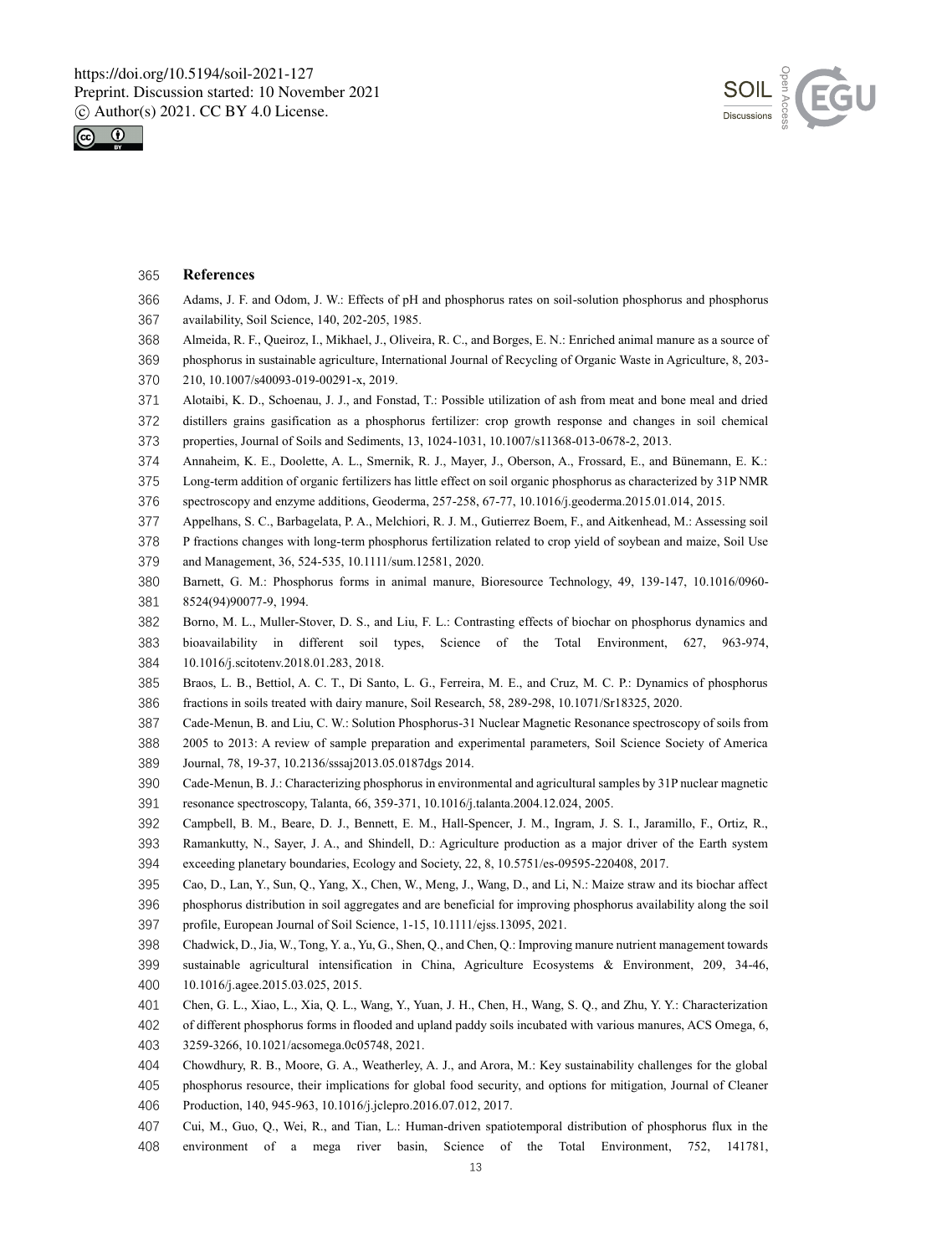



- 10.1016/j.scitotenv.2020.141781, 2021.
- Ding, S., Di, X. U., Bin, L. I., Fan, C., and Zhang, C.: Improvement of (31)P NMR spectral resolution by 8-
- hydroxyquinoline precipitation of paramagnetic Fe and Mn in environmental samples, Environmental Science and
- Technology, 44, 2555-2561, 10.1021/es903558g, 2010.
- Fan, Y., Zhong, X., Lin, F., Liu, C., Yang, L., Wang, M., Chen, G., Chen, Y., and Yang, Y.: Responses of soil
- phosphorus fractions after nitrogen addition in a subtropical forest ecosystem: Insights from decreased Fe and Al
- oxides and increased plant roots, Geoderma, 337, 246-255, 10.1016/j.geoderma.2018.09.028, 2019.
- Freiberg, Y., Fine, P., Levkovitch, I., and Baram, S.: Effects of the origins and stabilization of biosolids and
- biowastes on their phosphorous composition and extractability, Waste Management, 113, 145-153,
- 10.1016/j.wasman.2020.06.002, 2020.
- Garcia-Albacete, M., Martin, A., and Cartagena, M. C.: Fractionation of phosphorus biowastes: Characterisation
- and environmental risk, Waste Management, 32, 1061-1068, 10.1016/j.wasman.2012.02.003, 2012.
- Gatiboni, L. C., Schmitt, D. E., Cassol, P. C., Comin, J. J., Heidemann, J. C., Brunetto, G., and Nicoloso, R. D.:
- Samples disturbance overestimates phosphorus adsorption capacity in soils under long-term application of pig
- slurry, Archives of Agronomy and Soil Science, 65, 1262-1272, 10.1080/03650340.2018.1562274, 2019.
- Gerard and Frederic: Clay minerals, iron/aluminum oxides, and their contribution to phosphate sorption in soils -
- A myth revisited, Geoderma, 262, 213-226, 10.1016/j.geoderma.2015.08.036, 2016.
- Gérard, F.: Clay minerals, iron/aluminum oxides, and their contribution to phosphate sorption in soils A myth revisited, Geoderma, 2016.
- Guan, X. K., Wei, L., Turner, N. C., Ma, S. C., Yang, M. D., and Wang, T. C.: Improved straw management
- practices promote in situ straw decomposition and nutrient release, and increase crop production, Journal of Cleaner Production, 250, 1-13, 10.1016/j.jclepro.2019.119514, 2020.
- Gupta, R. K., Singh, R. R., and Tanji, K. K.: Phosphorus release in sodium ion dominated soils, Soil Science Society of America Journal, 54, 1254-1260, 10.2136/sssaj1990.03615995005400050009x, 1990.
- Haslam, R., Darch, T., and Blackwell, M.: Phosphorus use efficiency and fertilizers: future opportunities for improvements, Frontiers of Agricultural Science and Engineering, 6, 10.15302/j-fase-2019274, 2019.
- Hill, J. E. and Cade-Menun, B. J.: Phosphorus-31 nuclear magnetic resonance spectroscopy transect study of poultry operations on the Delmarva Peninsula, Journal of Environmental Quality, 38, 130, 10.2134/jeq2007.0587, 2009.
- Huang, W., Jian-Fu, W. U., Pan, X. H., Tan, X. M., and Zeng, Y. H.: Effects of long-term straw return on soil organic carbon fractions and enzyme activities in a double-cropped rice paddy in South China, Journal of Integrative Agriculture, 20, 236-247, 10.1016/S2095-3119(20)63347-0, 2021.
- Jeng, A. S. and Vagstad, N.: Potential nitrogen and phosphorus leaching from soils fertilized with meat and bone
- meal, Acta Agriculturae Scandinavica, Section B Plant Soil Science, 59, 238-245, 10.1080/09064710802024164, 2009.
- Jiang, Wang, RK, and Yang: Adsorption of chromate on variable charge soils as influenced by ionic strength, Environmental Earth Sciences, 2012,66(4), 1155-1162, 2012.
- Joshi, S. R., Li, W., Bowden, M., and Jaisi, D. P.: Sources and pathways of formation of recalcitrant and residual phosphorus in an agricultural soil, Soil Systems, 2, 10.3390/soilsystems2030045, 2018.
- Kaikake, K., Sekito, T., and Dote, Y.: Phosphate recovery from phosphorus-rich solution obtained from chicken
- manure incineration ash, Waste Management, 29, 1084-1088, 10.1016/j.wasman.2008.09.008, 2009.
- Kalkhajeh, Y. K., Huang, B., Sorensen, H., Holm, P. E., and Hansen, H. C. B.: Phosphorus accumulation and
- leaching risk of greenhouse vegetable soils in Southeast China, Pedosphere, 31, 683-693, 10.1016/s1002-
- 0160(21)60029-2, 2021.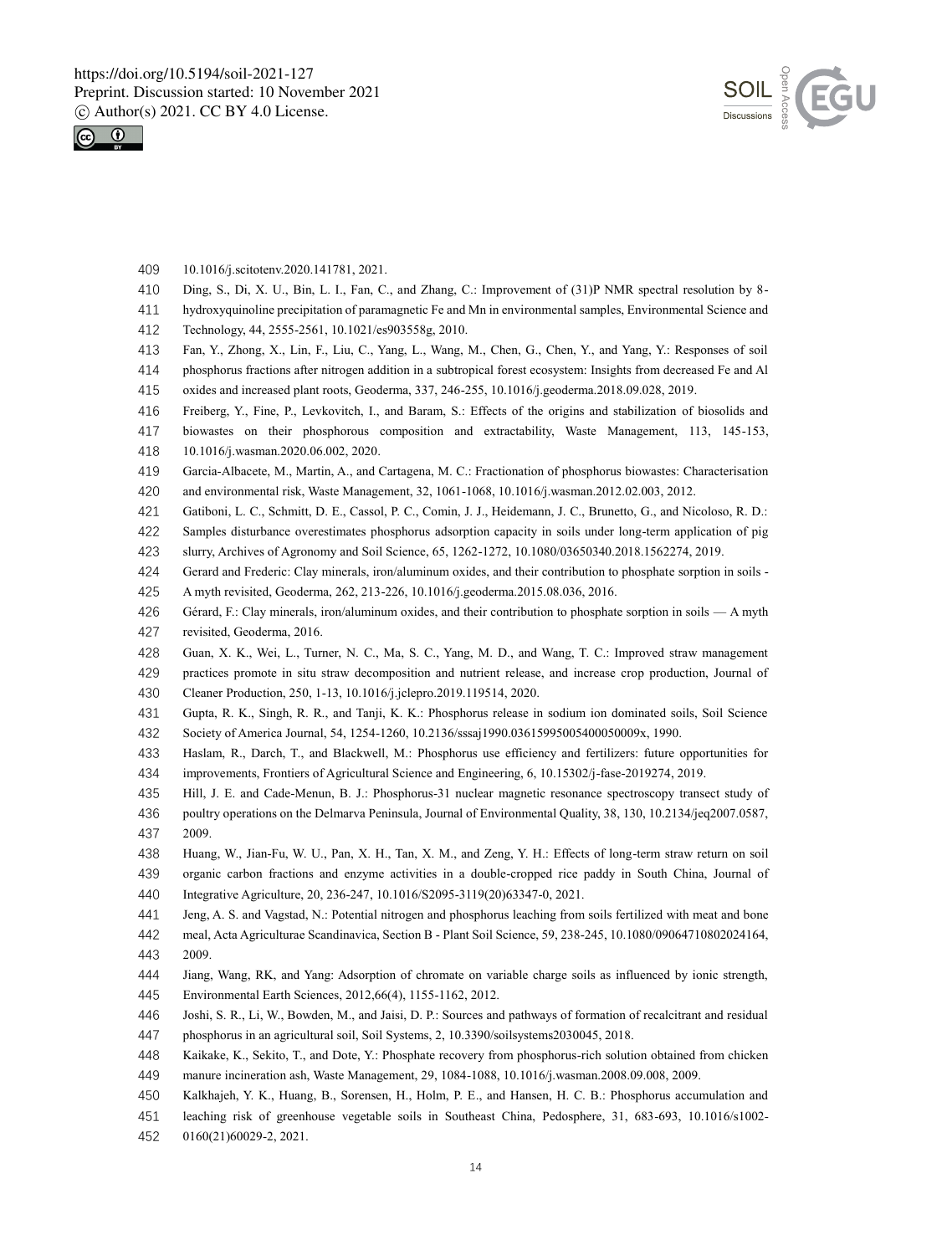



- Lemming, C., Nielsen, M. T. S., Jensen, L. S., Scheutz, C., and Magid, J.: Phosphorus availability of sewage sludges and ashes in soils of contrasting pH, Journal of Plant Nutrition and Soil Science, 183, 682-694, 10.1002/jpln.201900323, 2020.
- Leytem, A. B., Widyaratne, G. P., and Thacker, P. A.: Phosphorus utilization and characterization of ileal digesta
- and excreta from broiler chickens fed diets varying in cereal grain, phosphorus level, and phytase addition, Poultry
- Science, 87, 2466-2476, 10.3382/ps.2008-00043, 2008.
- Li, F. Y., Liang, X. Q., Zhang, H. F., and Tian, G. M.: The influence of no-till coupled with straw return on soil
- phosphorus speciation in a two-year rice-fallow practice, Soil and Tillage Research, 195, 10.1016/j.still.2019.104389, 2019.
- Li, G., Li, H., Leffelaar, P. A., Shen, J., and Zhang, F.: Characterization of phosphorus in animal manures collected
- from three (dairy, swine, and broiler) farms in China, PLoS One, 9, e102698, 10.1371/journal.pone.0102698, 2014.
- Li, J. and Marschner, P.: Phosphorus Pools and Plant Uptake in Manure-Amended Soil, Journal of Soil Science and Plant Nutrition, 19, 175-186, 10.1007/s42729-019-00025-y, 2019.
- Li, M., Mazzei, P., Cozzolino, V., Monda, H., Hu, Z., and Piccolo, A.: Optimized procedure for the determination
- of P species in soil by liquid-state 31P-NMR spectroscopy, Chemical and Biological Technologies in Agriculture, 2, 10.1186/s40538-014-0027-8, 2015.
- Li, M., Cozzolino, V., Mazzei, P., Drosos, M., Monda, H., Hu, Z., and Piccolo, A.: Effects of microbial bioeffectors
- and P amendements on P forms in a maize cropped soil as evaluated by 31P–NMR spectroscopy, Plant and Soil,
- 10.1007/s11104-017-3405-8, 2017.
- Li, X., Wen, Q.-X., Zhang, S.-Y., Li, N., Yang, J.-F., and Han, X.: Long-term rotation fertilisation has differential
- effects on soil phosphorus, Plant, Soil and Environment, 66, 543-551, 10.17221/263/2020-pse, 2020.
- Liang, X., Jin, Y., He, M., Liu, Y., Hua, G., Wang, S., and Tian, G.: Composition of phosphorus species and phosphatase activities in a paddy soil treated with manure at varying rates, Agriculture Ecosystems & Environment, 237, 173-180, 10.1016/j.agee.2016.12.033, 2017.
- Lin, H., Gan, J., Rajendran, A., Reis, C. E. R., and Hu, B.: Phosphorus removal and recovery from digestate after biogas production, in: Biofuels - Status and Perspective, 517-546, 10.5772/60474, 2015.
- Liu, J., Han, C., Zhao, Y., Yang, J., Cade-Menun, B. J., Hu, Y., Li, J., Liu, H., Sui, P., Chen, Y., and Ma, Y.: The chemical nature of soil phosphorus in response to long-term fertilization practices: Implications for sustainable
- phosphorus management, Journal of Cleaner Production, 272, 10.1016/j.jclepro.2020.123093, 2020a.
- Liu, X., Yuan, Z., Liu, X., Zhang, Y., and Jiang, S.: Historic trends and future prospects of waste generation and recycling in china's phosphorus cycle, Environmental Science and Technology, 54, 5131-5139, 10.1021/acs.est.9b05120, 2020b.
- Liu, X., Sheng, H., Jiang, S., Yuan, Z., Zhang, C., and Elser, J. J.: Intensification of phosphorus cycling in China
- since the 1600s, Proceedings of the National Academy of Sciences of the United States of America, 113, 2609- 2614, 10.1073/pnas.1519554113, 2016.
- Lopez-Hernandez, D. and Burnham, C. P.: The effect of pH on phosphate adsorption in soils Journal of Soil Science, 35, 283-297, 10.1111/j.1365-2389.1984.tb00283.x, 1974.
- Lu, X. C., Mahdi, A. K., Han, X. Z., Chen, X., Yan, J., Biswas, A., and Zou, W. X.: Long-term application of
- fertilizer and manures affect P fractions in Mollisol, Scientific Reports, 10, 10.1038/s41598-020-71448-2, 2020.
- Lucas, E. R., Toor, G. S., and McGrath, J. M.: Agronomic and environmental phosphorus decline in coastal plain
- soils after cessation of manure application, Agriculture Ecosystems & Environment, 311, 10.1016/j.agee.2021.107337, 2021.
- McDowell, R. W., Dou, Z., Toth, J. D., Cade-Menun, B. J., Kleinman, P. J., Soder, K., and Saporito, L.: A
- comparison of phosphorus speciation and potential bioavailability in feed and feces of different dairy herds using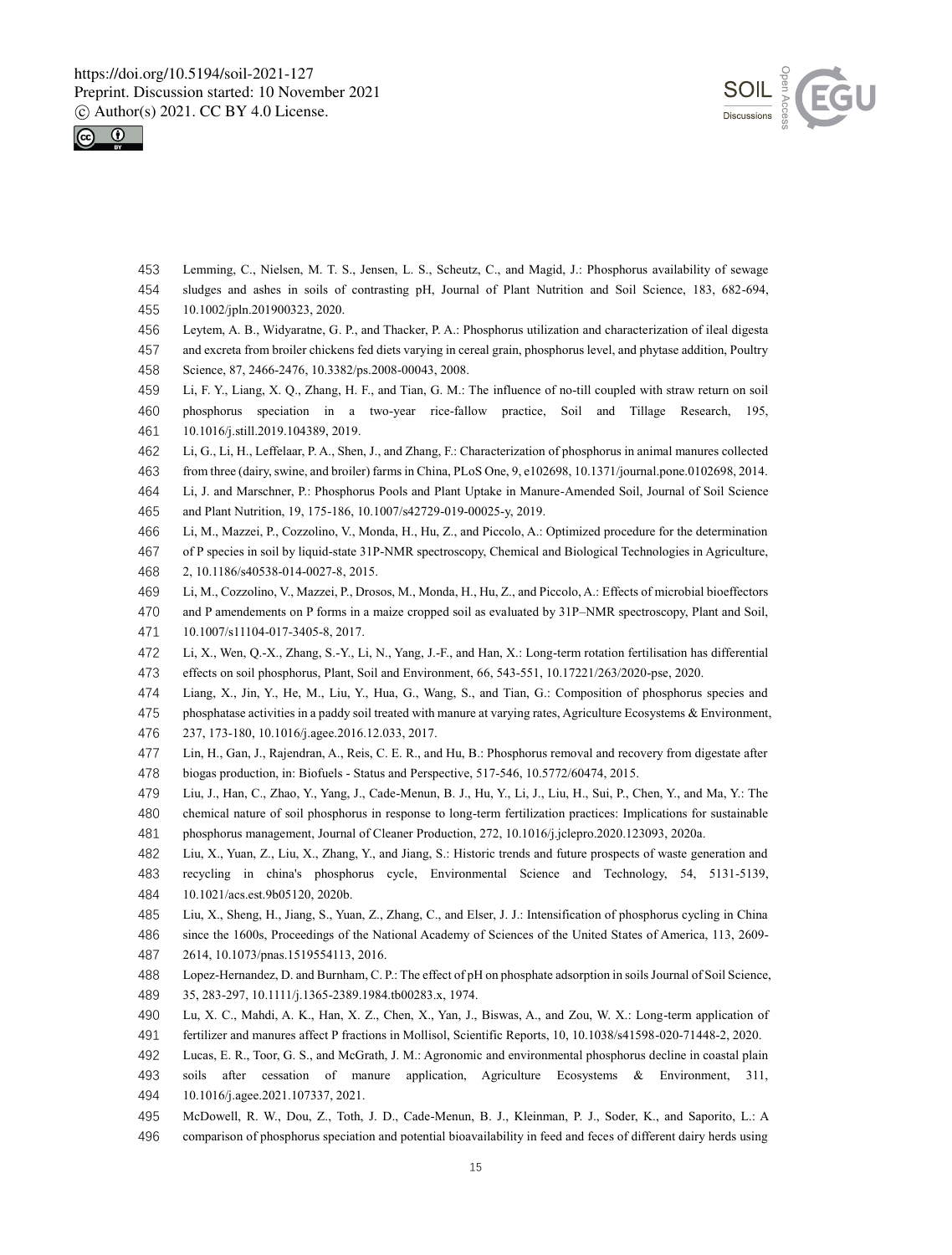



 31p nuclear magnetic resonance spectroscopy, Journal of Environmental Quality, 37, 741-752, 10.2134/jeq2007.0086, 2008.

- McLaren, T. I., Smernik, R. J., McLaughlin, M. J., Doolette, A. L., Richardson, A. E., and Frossard, E.: The
- chemical nature of soil organic phosphorus: A critical review and global compilation of quantitative data, in, Advances in Agronomy, 51-124, 10.1016/bs.agron.2019.10.001, 2020.
- Menezes-Blackburn, D., Jorquera, M. A., Greiner, R., Gianfreda, L., and Mora, M. D.: Phytases and phytase-labile
- organic phosphorus in manures and soils, Critical Reviews in Environmental Science and Technology, 43, 916- 954, 10.1080/10643389.2011.627019, 2013.
- Mkhonza, N. P., Buthelezi-Dube, N. N., and Muchaonyerwa, P.: Phosphorus availability and fractions in a humic soil amended with poultry manure and lime, South African Journal of Plant and Soil, 37, 361-366, 10.1080/02571862.2020.1797196, 2020.
- Mortola, N., Romaniuk, R., Cosentino, V., Eiza, M., Carfagno, P., Rizzo, P., Bres, P., Riera, N., Roba, M., Butti,
- M., Sainz, D., and Brutti, L.: Potential Use of a Poultry Manure Digestate as a Biofertiliser:Evaluation of Soil Properties and Lactuca sativa Growth, Pedosphere, 29, 60-69, 10.1016/s1002-0160(18)60057-8, 2019.
- Negassa, W. and Leinweber, P.: How does the Hedley sequential phosphorus fractionation reflect impacts of land
- use and management on soil phosphorus: A review, Journal of Plant Nutrition and Soil Science, 172, 305-325, 10.1002/jpln.200800223, 2009.
- Negassa, W. and Leinweber, P.: How does the Hedley sequential phosphorus fractionation reflect impacts of land
- use and management on soil phosphorus: A review, Journal of Plant Nutrition and Soil Science, 172, 305-325, 10.1002/jpln.200800223, 2010.
- Neufeld, K. R., Grayston, S. J., Bittman, S., Krzic, M., Hunt, D. E., and Smukler, S. M.: Long-term alternative dairy manure management approaches enhance microbial biomass and activity in perennial forage grass, Biology and Fertility of Soils, 53, 613-626, 10.1007/s00374-017-1204-2, 2017.
- Olsen, S. R.: Estimation of available phosphorus in soils by extraction with sodium bicarbonate, Miscellaneous Paper Institute for Agricultural Research Samaru Pp, 1954.
- Pagliari, P. H. and Laboski, C. A. M.: Dairy manure treatment effects on manure phosphorus fractionation and changes in soil test phosphorus, Biology and Fertility of Soils, 49, 987-999, 10.1007/s00374-013-0798-2, 2013.
- Pizzeghello, D., Berti, A., Nardi, S., and Morari, F.: Phosphorus forms and P-sorption properties in three alkaline
- soils after long-term mineral and manure applications in north-eastern Italy, Agriculture Ecosystems & Environment, 141, 58-66, 10.1016/j.agee.2011.02.011, 2011.
- Powers, S. M., Chowdhury, R. B., Macdonald, G. K., Metson, G. S., Beusen, A., Bouwman, A. F., Hampton, S. E.,
- Mayer, B. K., Mccrackin, M. L., and Vaccari, D. A.: Global opportunities to increase agricultural independence through phosphorus recycling, Earth's Future, 370-383, 10.1029/2018EF001097, 2019.
- Qaswar, M., Chai, R. S., Ahmed, W., Jing, H., Han, T. F., Liu, K. L., Ye, X. X., Xu, Y. M., Anthonio, C. K., and
- Zhang, H. M.: Partial substitution of chemical fertilizers with organic amendments increased rice yield by changing
- phosphorus fractions and improving phosphatase activities in fluvo-aquic soil, Journal of Soils and Sediments, 20, 1285-1296, 10.1007/s11368-019-02476-3, 2020.
- Sales, M., Aleixo, S., Gama-Rodrigues, A. C., and Gama-Rodrigues, E. F.: Structural equation modeling for the
- estimation of interconnections between the P cycle and soil properties, Nutrient Cycling in Agroecosystems,
- 10.1007/s10705-017-9879-1, 2017.
- Schumacher, B. A.: Methods for the determination of total organic carbon (TOC) in soils and sediments, 1-5, 2002.
- Shafqat, M. N., Pierzynski, G. M., and Xia, K.: Phosphorus source effects on soil organic phosphorus: A P-31
- NMR study, Communications in Soil Science and Plant Analysis, 40, 1722-1746, 10.1080/00103620902895821,
- 2009.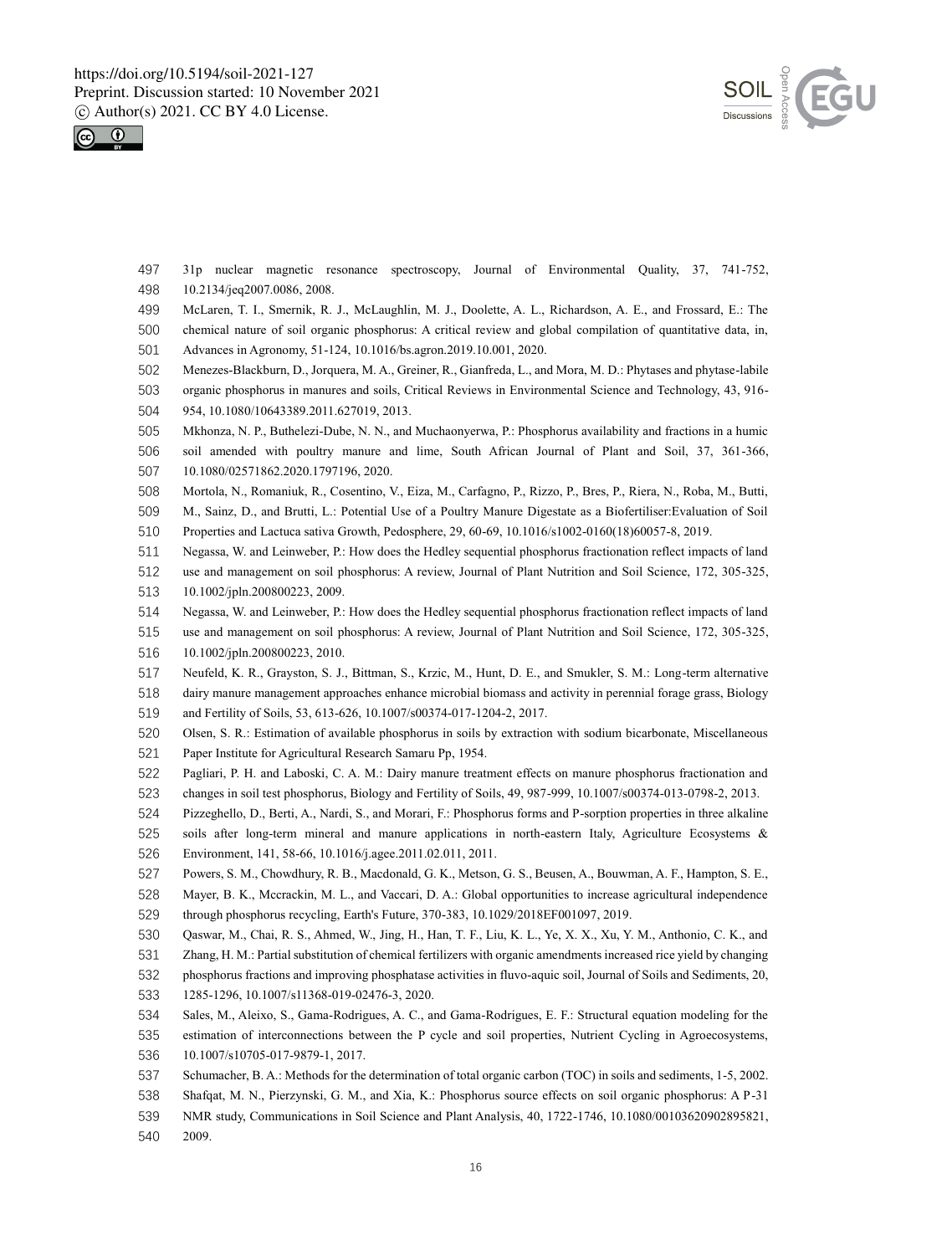



- Shen, Z. Q., Zhang, Q., Liu, L. J., and Qiu, Y.: Determination of available phosphorus in soil by sodium bicarbonate
- extraction Mo-Sb anti-spectrophotometry method, Environmental Monitoring and Forewarning, 2011.
- Tiessen and Moir: Characterization of available P by sequential extraction, CRC Press1993.
- Tiessen, H., Stewart, J. W. B., and Cole, C. V.: Pathways of phosphorus transformations in soils of differing
- pedogenesis, Soil Science, 43, 583-588, 10.2136/sssaj1984.03615995004800040031x, 1984.
- Turner, B. L.: Soil organic phosphorus in tropical forests: an assessment of the NaOH–EDTA extraction procedure
- for quantitative analysis by solution 31P NMR spectroscopy, European Journal of Soil Science, 59, 453-466,
- 10.1111/j.1365-2389.2007.00994.x, 2008.
- Wang, L. M., Amelung, W., Prietzel, J., and Willbold, S.: Transformation of organic phosphorus compounds during
- 1500 years of organic soil formation in Bavarian Alpine forests A P-31 NMR study, Geoderma, 340, 192-205,
- 10.1016/j.geoderma.2019.01.029, 2019.
- Withers, P. J. A.: Closing the phosphorus cycle, Nature Sustainability, 2, 1001-1002, 10.1038/s41893-019-0428-6, 2019.
- Xavier, F. A. D. S., Oliveira, T. S. D., Andrade, F. V., and Mendona, E. d. S.: Phosphorus fractionation in a sandy soil under organic agriculture in Northeastern Brazil, Geofisica Internacional, 151, 417-423, 10.1016/j.geoderma.2009.05.007, 2009.
- Xu, D., Ding, S., Li, B., Jia, F., Xiang, H., and Zhang, C.: Characterization and optimization of the preparation procedure for solution P-31 NMR analysis of organic phosphorus in sediments, Journal of Soils & Sediments, 12, 909-920, 2012.
- Yan, Z., Chen, S., Dari, B., Sihi, D., and Chen, Q.: Phosphorus transformation response to soil properties changes
- induced by manure application in a calcareous soil, Geoderma, 322, 163-171, 10.1016/j.geoderma.2018.02.035, 2018.
- Yang., K., Guan, L., Zhu, J., and Li, Y.: Effects of exogenous humic acids on forms of organic phosphorus in three contrasting types of soil, Communications in Soil Science & Plant Analysis, 44, 2095-2106, 10.1080/00103624.2013.799679, 2013.
- Ylivainio, K., Uusitalo, R., and Turtola, E.: Meat bone meal and fox manure as P sources for ryegrass (Lolium multiflorum) grown on a limed soil, Nutrient Cycling in Agroecosystems, 81, 267-278, 10.1007/s10705-007-9162- y, 2008.
- Yuan, J., Wang, L., Chen, H., Chen, G., and Wang, Y.: Responses of soil phosphorus pools accompanied with
- carbon composition and microorganism changes to phosphorus-input reduction in paddy soils, Pedosphere, 31, 83-93, 10.1016/S1002-0160(20)60049-2, 2021.
- Zaccheo, P., Genevini, P., and Ambrosini, D.: The role of manure in the management of phosphorus resources at an Italian crop-livestock production farm, Agriculture Ecosystems & Environment, 66, 231-239, 10.1016/s0167- 8809(97)00106-0, 1997.
- Zhang, F., Zhang, K., Li, G., Zhang, W., Zhang, T., Hou, Y., Ma, L., Yuan, L., Zhang, J., Feng, G., Zhang, L., Meng,
- F., Jiao, X., Wang, L., and Shen, J.: Innovations of phosphorus sustainability: implications for the whole chain, Frontiers of Agricultural Science and Engineering, 6, 10.15302/j-fase-2019283, 2019.
- Zhang, W., Zhang, Y., An, Y., and Chen, X.: Phosphorus fractionation related to environmental risks resulting from
- intensive vegetable cropping and fertilization in a subtropical region, Environmental Pollution, 269, 116098,
- 10.1016/j.envpol.2020.116098, 2021.
- Zhang, Y. Q., Bhattacharyya, R., Dalal, R. C., Wang, P., Menzies, N. W., and Kopittke, P. M.: Impact of land use
- change and soil type on total phosphorus and its fractions in soil aggregates, Land Degradation & Development,
- 31, 828-841, 10.1002/ldr.3501, 2020.
- Zhang, Y. T., Hao, X. Y., Alexander, T. W., Thomas, B., Shi, X. J., and Lupwayi, N. Z.: Long-term and legacy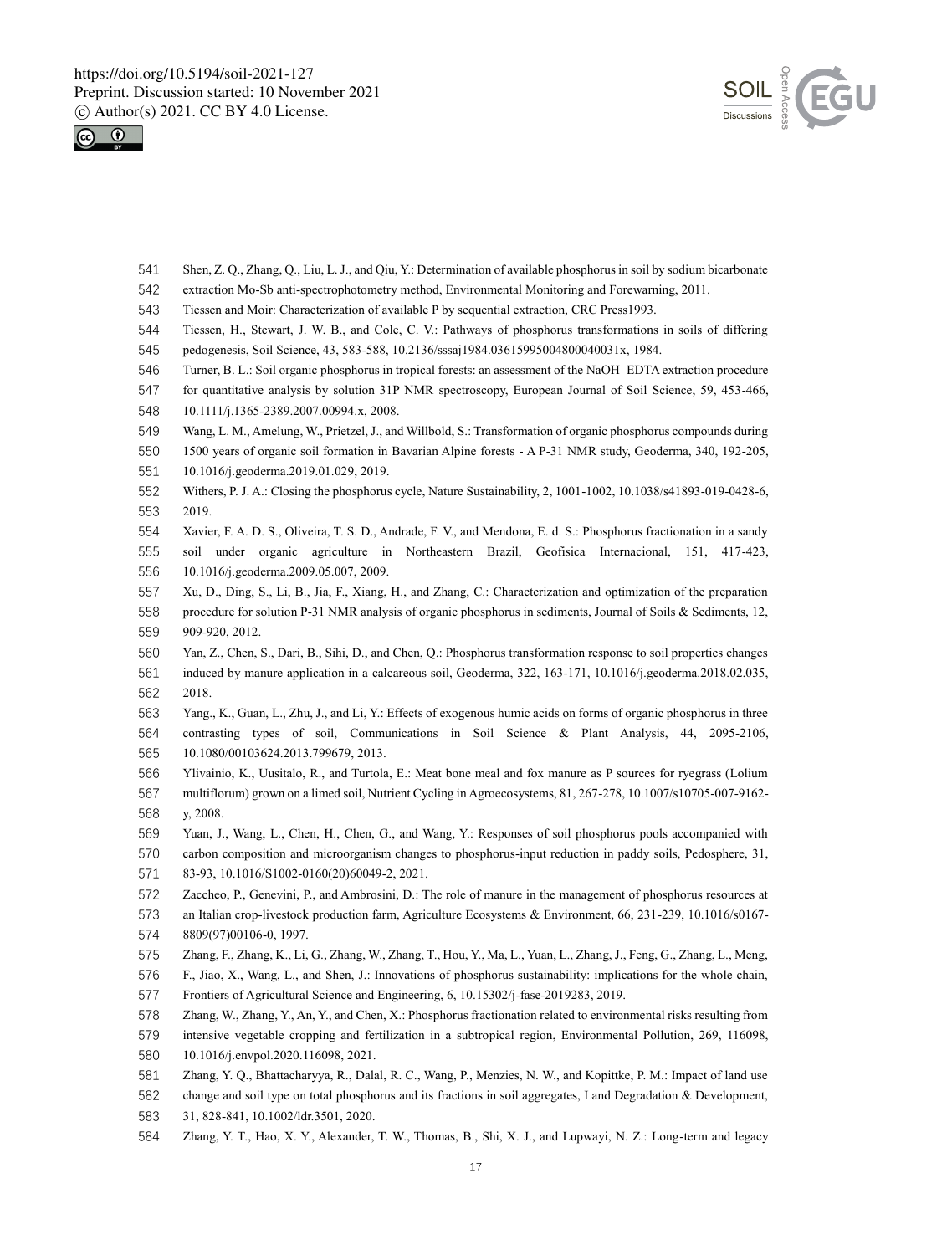



- effects of manure application on soil microbial community composition, Biology and Fertility of Soils, 54, 269-
- 283, 10.1007/s00374-017-1257-2, 2018.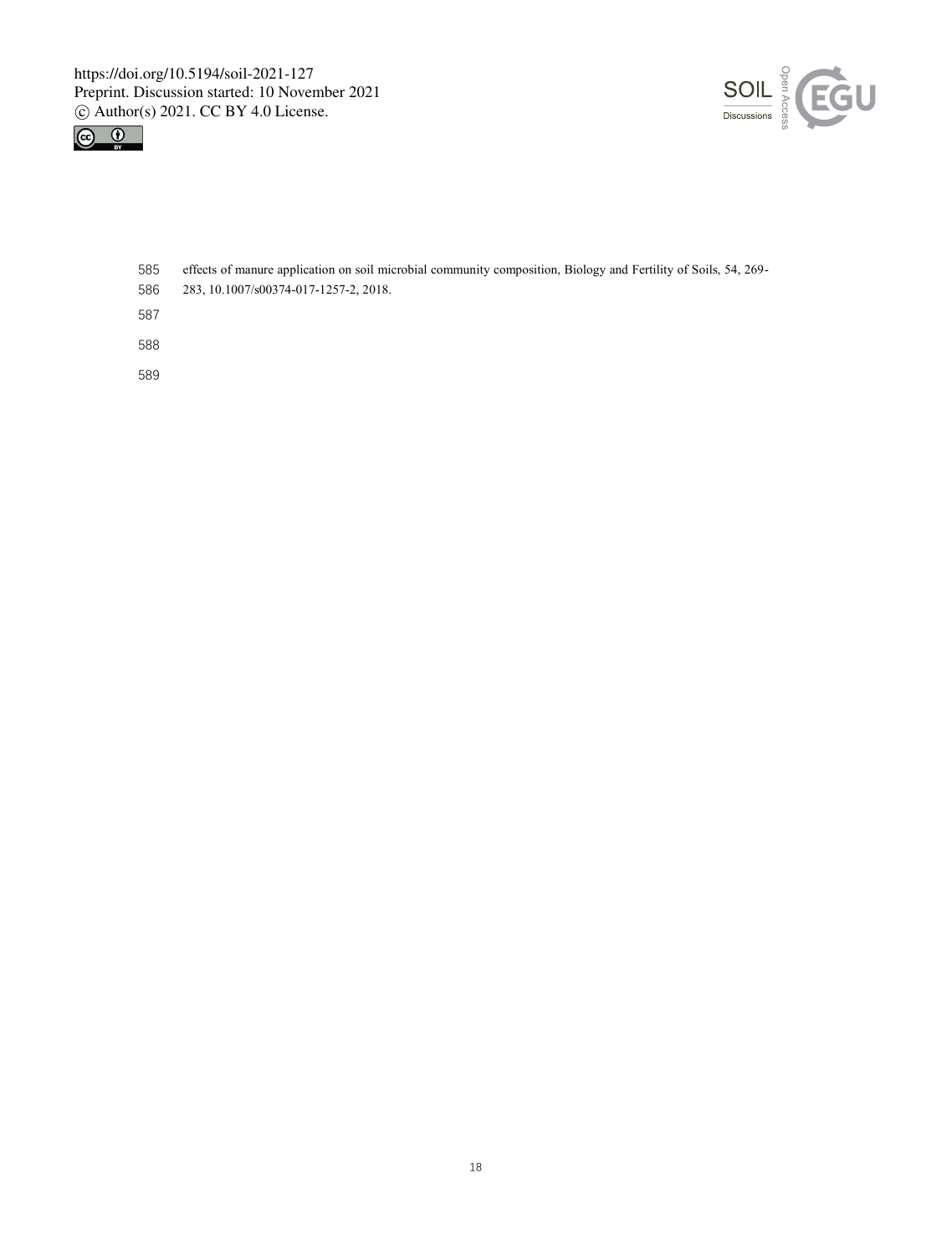



| Treatments | Recycled fertilizers<br>$(g \cdot kg^{-1})$ | $Ca(H_2PO_4)_2$<br>$(g \cdot kg^{-1})$ | $Ca(NO3)2·4H2O$<br>$(g \cdot kg^{-1})$ | KC <sub>1</sub><br>$(g \cdot kg^{-1})$ |
|------------|---------------------------------------------|----------------------------------------|----------------------------------------|----------------------------------------|
| <b>CK</b>  | 0.00                                        | 0.00                                   | 1.69                                   | 0.62                                   |
| <b>SSP</b> | 0.00                                        | 0.45                                   | 1.69                                   | 0.62                                   |
| <b>PM</b>  | 5.93                                        | 0.00                                   | 0.89                                   | 0.25                                   |
| CM         | 26.55                                       | 0.00                                   | 0.18                                   | 0.01                                   |
| <b>MS</b>  | 22.06                                       | 0.00                                   | 0.40                                   | 0.30                                   |
| CB         | 0.65                                        | 0.00                                   | 1.29                                   | 0.62                                   |

# 590 **Table 1 The specific amount of fertilizer for different treatments.**

591 Note: SSP: Ca(H2PO4)2; PM: Poultry Manure; CM: Cattle Manure; MS: Maize Straw; CB: Cattle Bone Meal.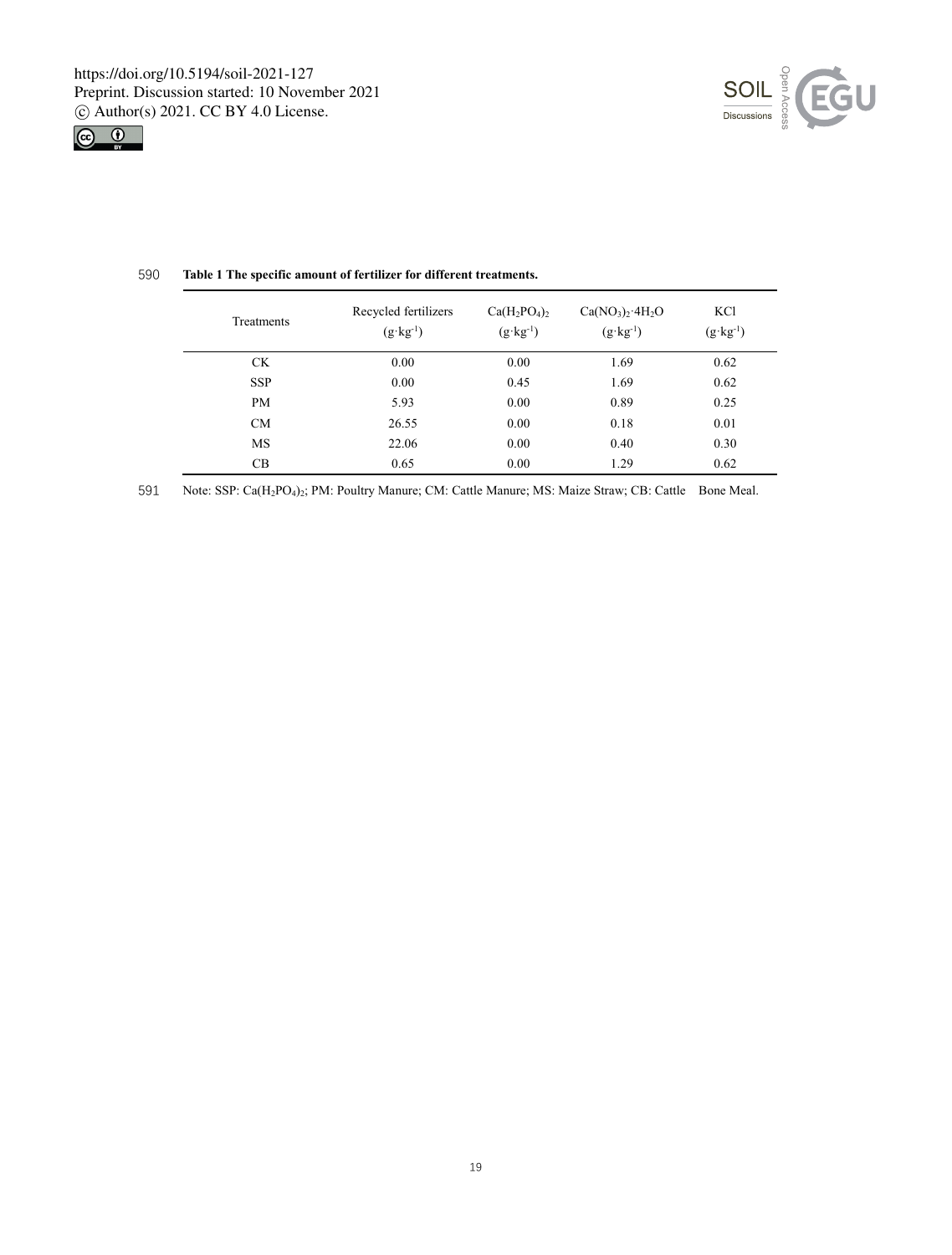Open Access  $\underbrace{\text{SOL}}_{\text{Discussions}}$ EGU

> 592<br>593 **fraction method (Tiessen and Moir 1993) after 70 days of incubation.** 593 .<br>Soil P **5922 Proper Sources as determined to several proper solutions and the sequence of the Soil CFS (AF) and the Soil CFS (AF) and the sequence of proper sequences as determined by the sequence of proper sequences as** fraction method (Tiessen and Moir 1993) after 70 days of incubation. Table 2 Phosphorus fractions in fluvo-aquic soil (FS) and red soil (RS) supplemented with different phosphorus sources as determined by the sequential soil P **Table 2 Phosphorus fractions in fluvo-aquic soil (FS) and red soil (RS) supplemented with different phosphorus sources as determined by the**

|            |                   |                     |            |                                                                                  |                   |                |                                            | (1.5)            | Non-labile P (mg kg <sup>-1</sup> )                                                                                                                                                                                                                                                                                                                                                                                     |
|------------|-------------------|---------------------|------------|----------------------------------------------------------------------------------|-------------------|----------------|--------------------------------------------|------------------|-------------------------------------------------------------------------------------------------------------------------------------------------------------------------------------------------------------------------------------------------------------------------------------------------------------------------------------------------------------------------------------------------------------------------|
|            | Resin-P           |                     |            | NaOH-Pi                                                                          | NaOH-Po           | di.HCl-Pi      | conc.HCl-Pi                                | conc.HCl-Po      | Residual-P                                                                                                                                                                                                                                                                                                                                                                                                              |
| CK         | $18.8 \pm 1.3$ de | 11.4 $\pm$ 1.2 $cd$ | 36.0±1.0c  | 28.7±0.7c                                                                        | $34.3 \pm 0.7c$   | 546.7±3.0c     | $134.7 \pm 5.2c$                           | $33.7 \pm 3.8c$  | $70.3 \pm 4.3 b$                                                                                                                                                                                                                                                                                                                                                                                                        |
| SSP        | $97.4 \pm 2.6a$   | 24.8±0.7b           | 40.7±1.3bc | 40.0±2.9ab                                                                       | 35.0±1.2c         | 548.7±5.6bc    | 137.0±4.9cd                                | $30.3 + 3cd$     | 71.0±1.2b                                                                                                                                                                                                                                                                                                                                                                                                               |
| УN         | $60.1 \pm 2.2c$   | 25.8±1.1b           | 42.7±1.2ab | 35.7±1.9b                                                                        | 41.0±1.5b         | 566.7±8.1ab    | 144.0±4.0de                                | 21.7±3.2de       | $81.7 \pm 2.4a$                                                                                                                                                                                                                                                                                                                                                                                                         |
| $\sum$     | 70.7±5.3b         | 45.3±1.5a           | 43.7±1.5ab | 41.7±1.7a                                                                        | 44.3±2.6b         | 565.3±5.9ab    | $132.3\pm3.7e$                             | $18.3 \pm 0.9e$  | 67.0±1.5b                                                                                                                                                                                                                                                                                                                                                                                                               |
| <b>NIS</b> | $14.8 \pm 1.3e$   | $9.8 \pm 0.8d$      | 43.0±2.6ab | 27.0±1.0c                                                                        | 54.0±1.7a         | 536.7±6.8c     | 163.0±3.6b                                 | 46.7±3.2b        | 66.3±2.7b                                                                                                                                                                                                                                                                                                                                                                                                               |
| GB         | 25.2±0.4d         | $13.4 \pm 0.8c$     | 46.0±1.0a  | 28.3±1.8c                                                                        | $32.3 \pm 2.4c$   | $570.3\pm2.7a$ | 172.0±3.8a                                 | $71.3 \pm 3.2a$  | 68.3±1.5b                                                                                                                                                                                                                                                                                                                                                                                                               |
| R          | $83.0 \pm 2.1d$   | 33.3±2.8b           | 57.0±0.0c  | 310.3±1.5c                                                                       | 52.7±3.4bc        | 43.7±0.9b      | 372.7±3.5cd                                | 52.7±4.1c        | $78.3 \pm 3.5$ ab                                                                                                                                                                                                                                                                                                                                                                                                       |
| SSP        | $139.7\pm4.6a$    | 53.7±4.1a           | 67.7±2.0b  | 332.7±3.3b                                                                       | 56.0±3.2c         | 48.7±1.3b      | 376.3±5.2bc                                | 53.0±2.6c        | 78.3±0.3ab                                                                                                                                                                                                                                                                                                                                                                                                              |
| PМ         | 116.0±2.6b        | 52.0±2.5a           | 71.3±0.7b  | 346.0±3.6a                                                                       | $50.3 \pm 2.3$ bc | 53.0±1.2b      | 361.3±3.7d                                 | 66.7±3.2b        | $84.7 \pm 2.3a$                                                                                                                                                                                                                                                                                                                                                                                                         |
| $\Omega$   | $137.0\pm2.6a$    | $53.0 \pm 3.2a$     | 83.7±5.0a  | 304.7±3.9c                                                                       | $44.7\pm3.8c$     | 47.7±1.8b      | 389.3±5b                                   | 68.7±3.3b        | 69.3±2.0c                                                                                                                                                                                                                                                                                                                                                                                                               |
| <b>SM</b>  | $93.3 \pm 2.3$ c  | 30.0±1.5b           | 56.0±3.2c  | 310.0±1.5c                                                                       | $104.3 \pm 1.5a$  | 46.3±1.5b      | 385.7±3.5bc                                | 75.3±4.3b        | $70.7 \pm 2.2c$                                                                                                                                                                                                                                                                                                                                                                                                         |
| GB         | $93.3 \pm 3.8c$   | 38.3±0.7b           | 72.0±3.5b  | 283.7±1.2d                                                                       | 34.7±1.8d         | 76.7±6.4a      | 411.0±3.5a                                 | $127.3 \pm 3.2a$ | $72.3 \pm 1.7$ bc                                                                                                                                                                                                                                                                                                                                                                                                       |
|            |                   |                     |            |                                                                                  |                   |                |                                            |                  |                                                                                                                                                                                                                                                                                                                                                                                                                         |
|            | Treatments        |                     |            | Labile P (mg kg <sup>-1</sup> )<br>NaHCO <sub>3</sub> -Pi NaHCO <sub>3</sub> -Po |                   |                | Moderately labile P (mg kg <sup>-1</sup> ) |                  | P (NaOH-PI-HAOH-P) 2 IHCL-P), Sparingly labile P (conc. HCl-Pi + conc. HCl-Po) and Mon-labile P (Residual-P) according to Crews and Brookes (2014) and Abim<br>Note: SSD: Calch/And S.H.+ HYanGO3:+P- (Randa Xanne Xanne; NS): Najako Staze, CEO; Cattle Rone Neamle Nation, Calch (Resist-P-HYaHCO3:+P: O), Noteorately, Andro States (RS): Controllery, Andro States (RSP; Controllery, And<br>Sparingly labile P (mg |

P (NaOH-Pi +NaOH-Pi M HCl-P), Sparingly labile P (conc. HCl-Pi + conc. HCl-Pi + conc. HCl-Pi + conc. HCl-P), Sparingly according to Crews and Brookes (2014) and Ahmed et 59514) and Ahmed et 59514) and Ahmed et 59514) and A -Pois: SSB: Ca(H2PQ<sub>17</sub>; Poultry Manure; CM: Cattle Manure; Macke Straw; CB: Cattle Bone Meall. Labile P(Resiste), Manure; CM: Cattle Manure; Macker Straw; CB: Cattle Manure; Macker Straw; CB: Cattle Manure; Macker Straw;  $\frac{1}{2}$  abile hmed et

269<br>969<br>969<br>969 Values are means of three replicates ± standard errors (n=3). dil. and conc. HCl indicate diluted and concentrated HCl, respectively. In each column 596 al. (2019), the same below. Values are means of three replicates ± standard errors (n=3). dil. and conc. HCl indicate diluted and concentrated HCl, respectively. In each column al. (2019), the same below.

and for each soil type, means followed by a common letter are not significantly different at the 5% probability level according to the LSD test. and for each soil type, means followed by a common letter are not significantly different at the 5% probability level according to the LSD test.

https://doi.org/10.5194/soil-2021-127 Preprint. Discussion started: 10 November 2021 c Author(s) 2021. CC BY 4.0 License.

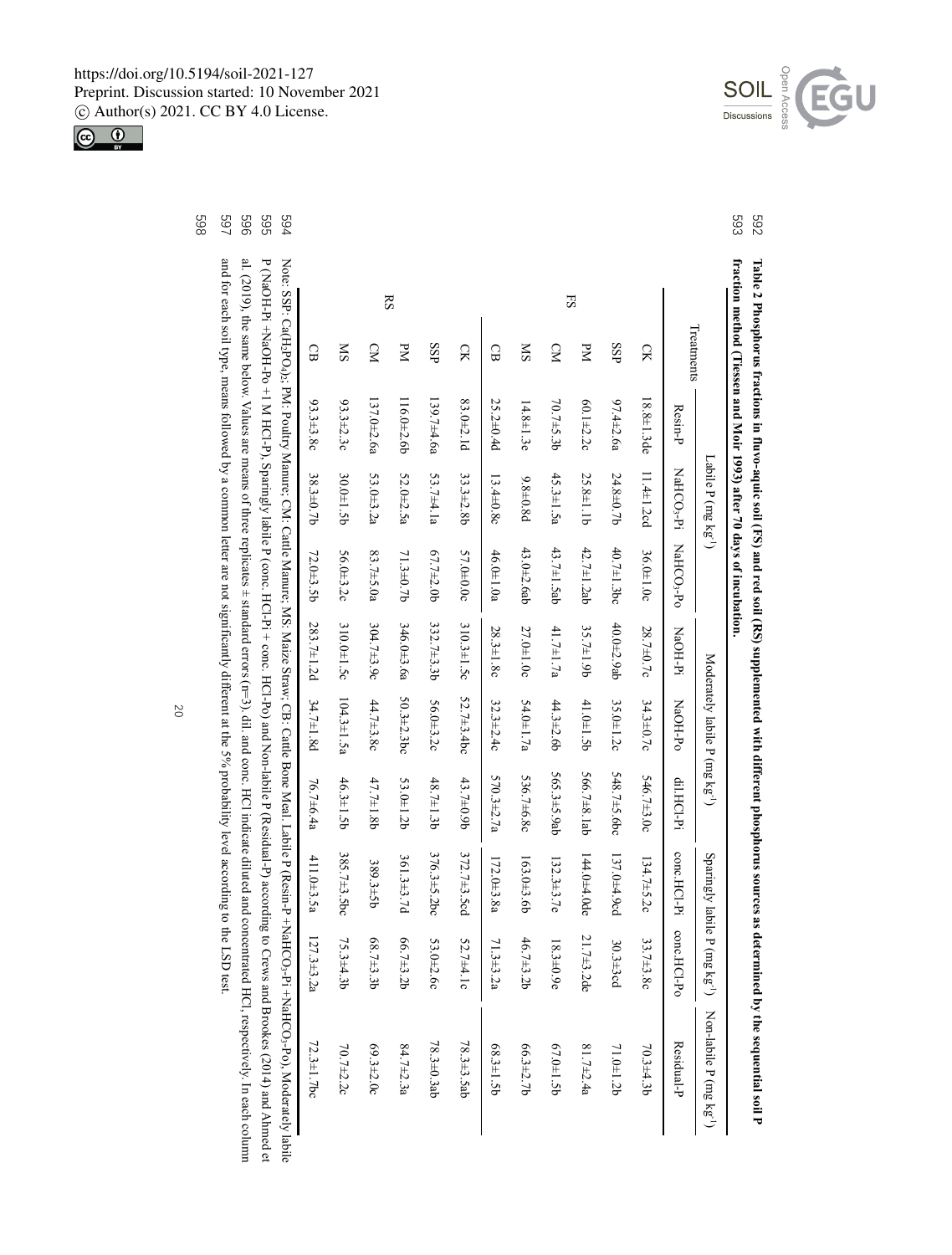



| 599 | <b>Figure Captions</b>                                                                                                                             |
|-----|----------------------------------------------------------------------------------------------------------------------------------------------------|
| 600 | Figure 1 Changes in Olsen-P concentrations in fluvo-aquic soil (a) and red soil (b) supplemented with different                                    |
| 601 | phosphorus sources during 70-day incubation. Values are means $\pm$ SE (n= 4). SSP: Ca(H <sub>2</sub> PO <sub>4</sub> ) <sub>2</sub> ; PM: Poultry |
| 602 | Manure; CM: Cattle Manure; MS: Maize Straw; CB: Cattle Bone Meal. The same below.                                                                  |
| 603 |                                                                                                                                                    |
| 604 | Figure 2 The proportion of different soil P fractions in fluvo-aquic soil (a) and red soil (b) supplemented with                                   |
| 605 | different phosphorus sources after 70-day incubation. Orange, green, purple, and grey indicate labile P, moderately                                |
| 606 | labile P, sparingly labile P, and non-labile P, respectively.                                                                                      |
| 607 |                                                                                                                                                    |
| 608 | Figure 3 Changes in P fractions in fluvo-aquic soil (a) and red soil (b) supplemented with different phosphorus                                    |
| 609 | sources after 70-day incubation (the values presented are those measured with addition of different phosphorus                                     |
| 610 | sources minus the value of no phosphorus fertilizer control).                                                                                      |
| 611 |                                                                                                                                                    |
| 612 | Figure 4 Liquid <sup>31</sup> P NMR spectra of NaOH-EDTA extracts of a fluvo-aquic soil (a) and a red soil (b) amended                             |
| 613 | with different P-containing fertilizers. In the upper spectrum, the shift positions of the different P compounds are                               |
| 614 | indicated. A: Monoester P (7.19 to 7.58 ppm); B: Inorganic orthophosphate (6.18 to 6.34 ppm); C: Inositol                                          |
| 615 | hexakisphosphate (4.38 to 4.49 ppm); D: Glucose-1-phosphate (3.13 to 3.43 ppm); E: DNA P (-0.15 to -0.36 ppm);                                     |
| 616 | F: Diester $P(-1.73, -2.43$ ppm); G: Polyphosphates $(-4.63$ to $-5.83$ ppm). Concentrations of P compounds in NaOH-                               |
| 617 | EDTA extracts of fluvo-aquic soil (c) and red soil (d) by $31P-NMR$ .                                                                              |
| 618 |                                                                                                                                                    |
| 619 | Figure 5 Structural equation model (SEM) analysis for the transformation of different P fractions after the addition                               |
| 620 | of different P-containing fertilizers in a fluvo-aquic soil (a) and a red soil (b). Optimal model fitting results under                            |
| 621 | the fluvo-aquic soil (a): $\chi^2 = 0.098$ , DF = 1, $\chi^2$ /DF = 0.098, P = 0.754, and RMSEA = 0.000; optimal model fitting                     |
| 622 | results under the red soil (b): $\chi^2$ =0.241, DF =1, $\chi^2$ /DF = 0.241, P = 0.623, and RMSEA = 0.000. The number on                          |
| 623 | the arrow represents the standardized path coefficient, the red and blue arrows represent the positive and negative                                |
| 624 | effects, respectively. *, ** and *** indicate significant at P< 0.05, P< 0.01 and P< 0.001, respectively. The black                                |
| 625 | number above each variable is $R^2$ values, which represent the proportion of variance explained for each variable.                                |
| 626 | The arrow width indicates the strength of the paths. Soil pH and total organic carbon (TOC) data are shown in                                      |
| 627 | Supplementary Figure S3                                                                                                                            |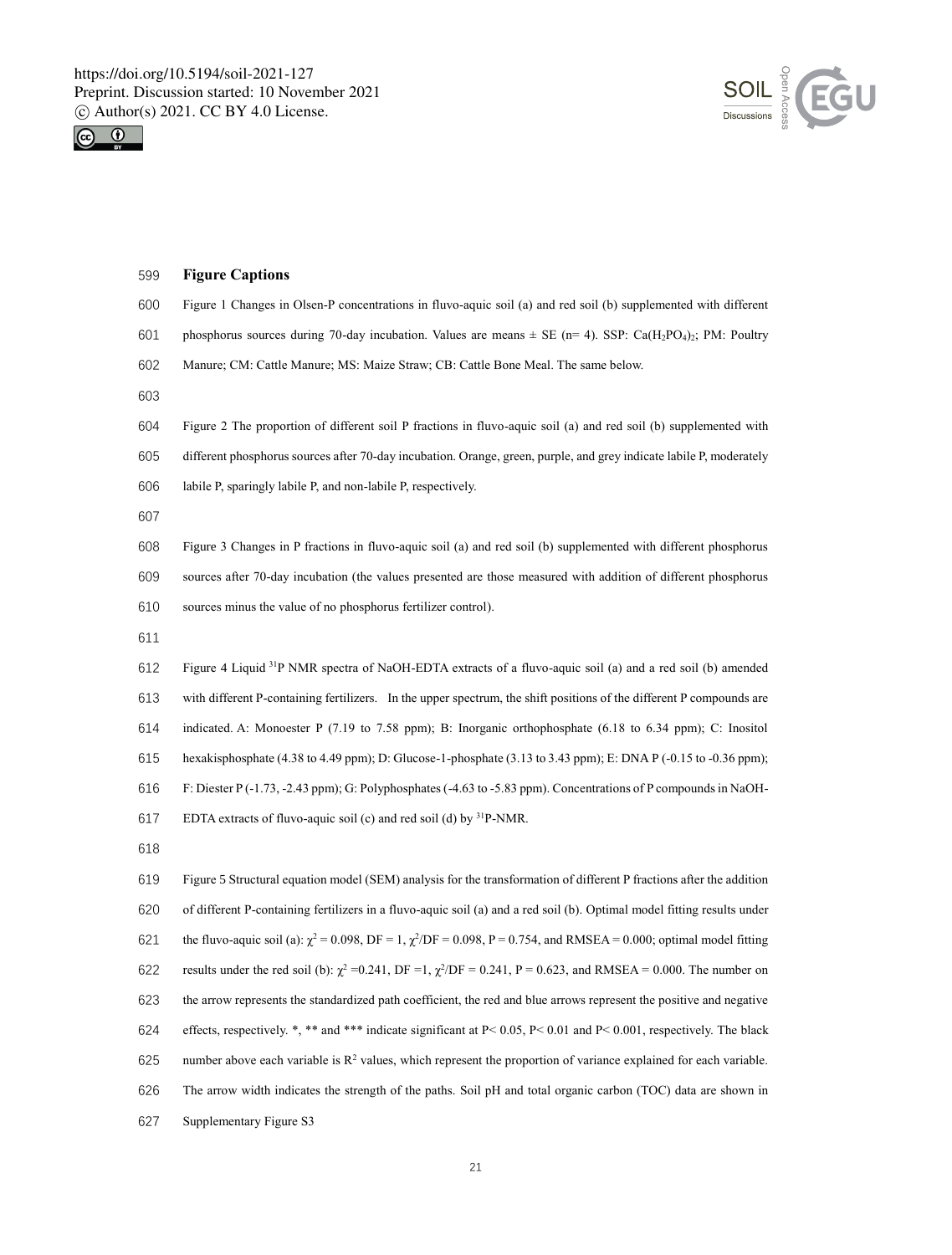





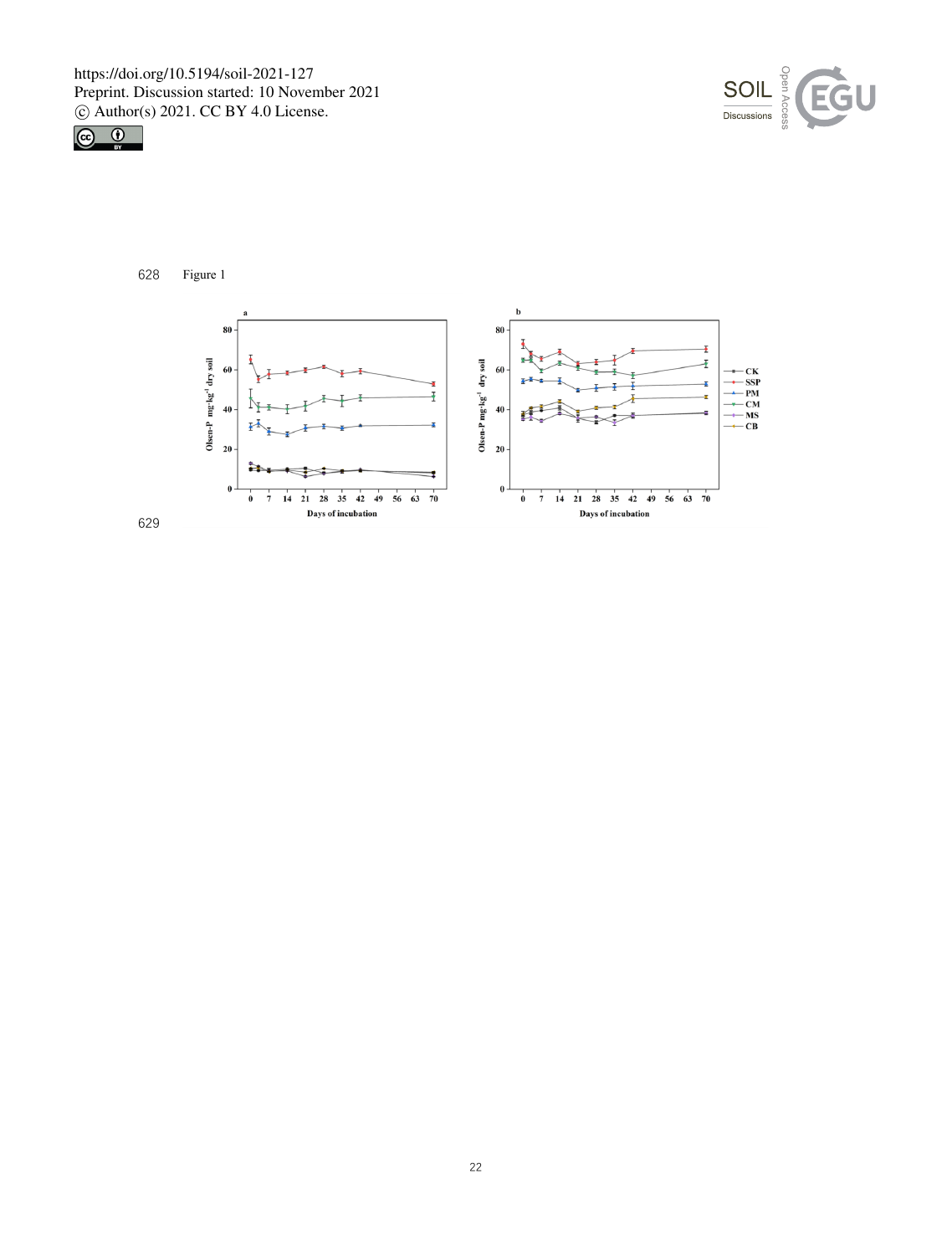



630 Figure 2

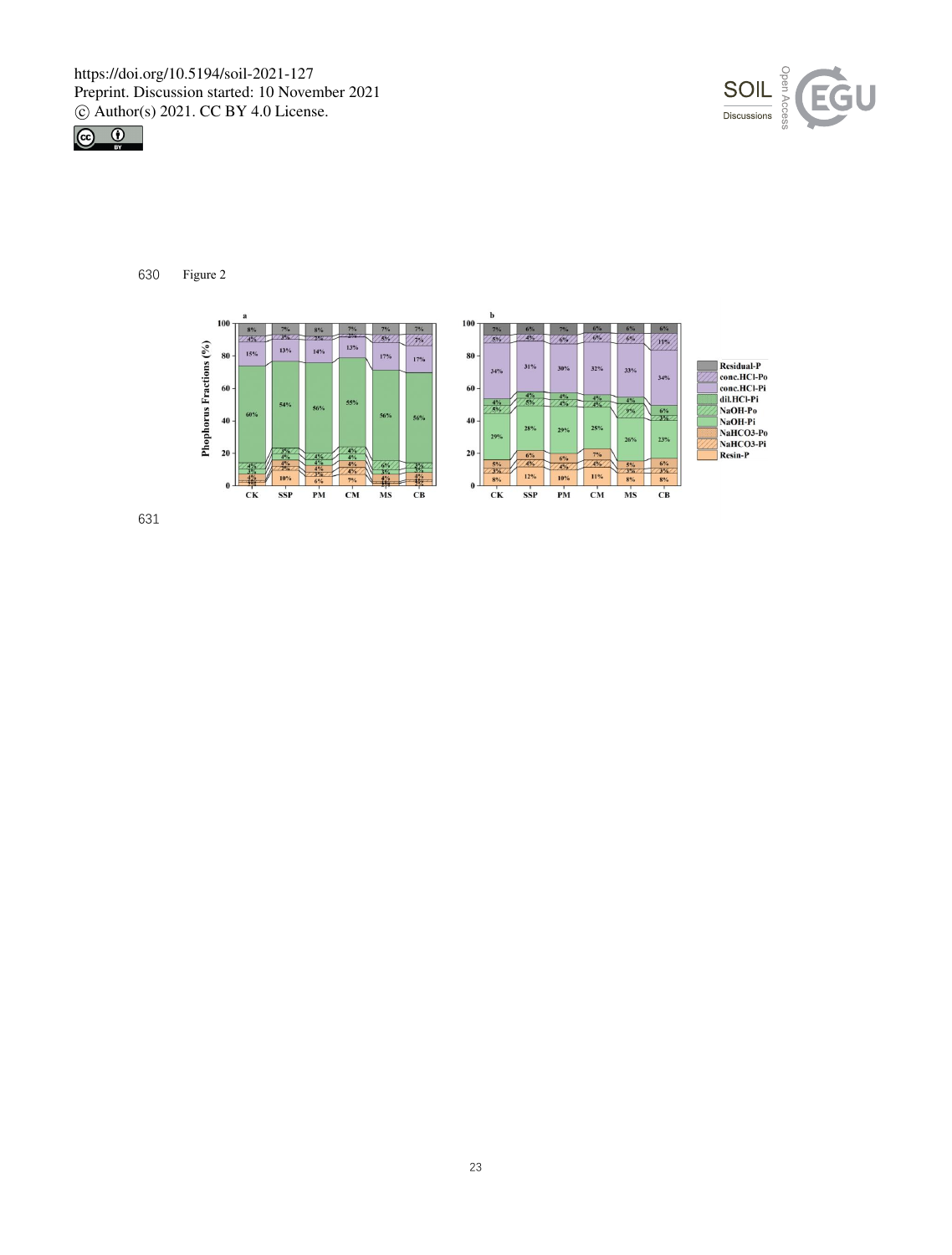





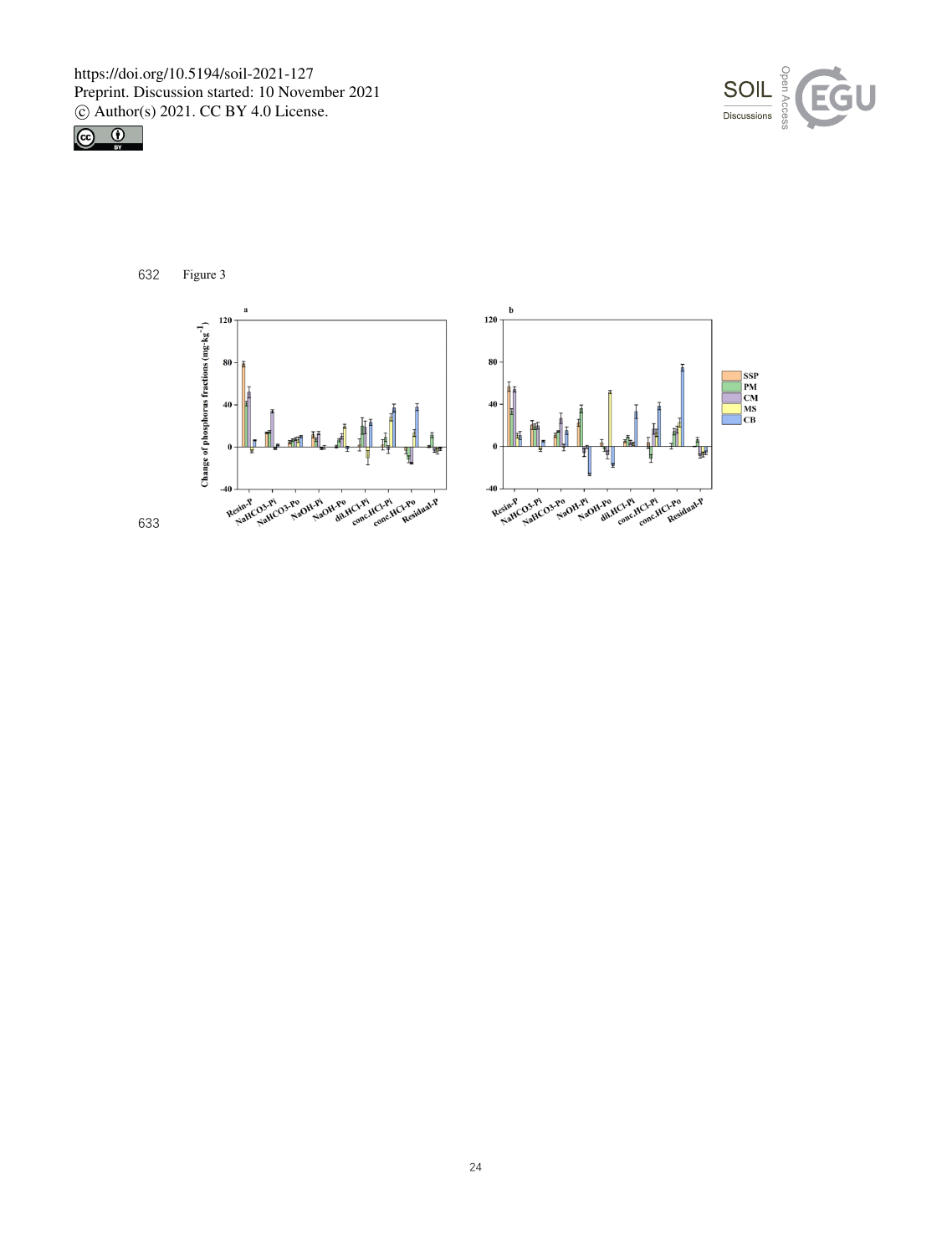